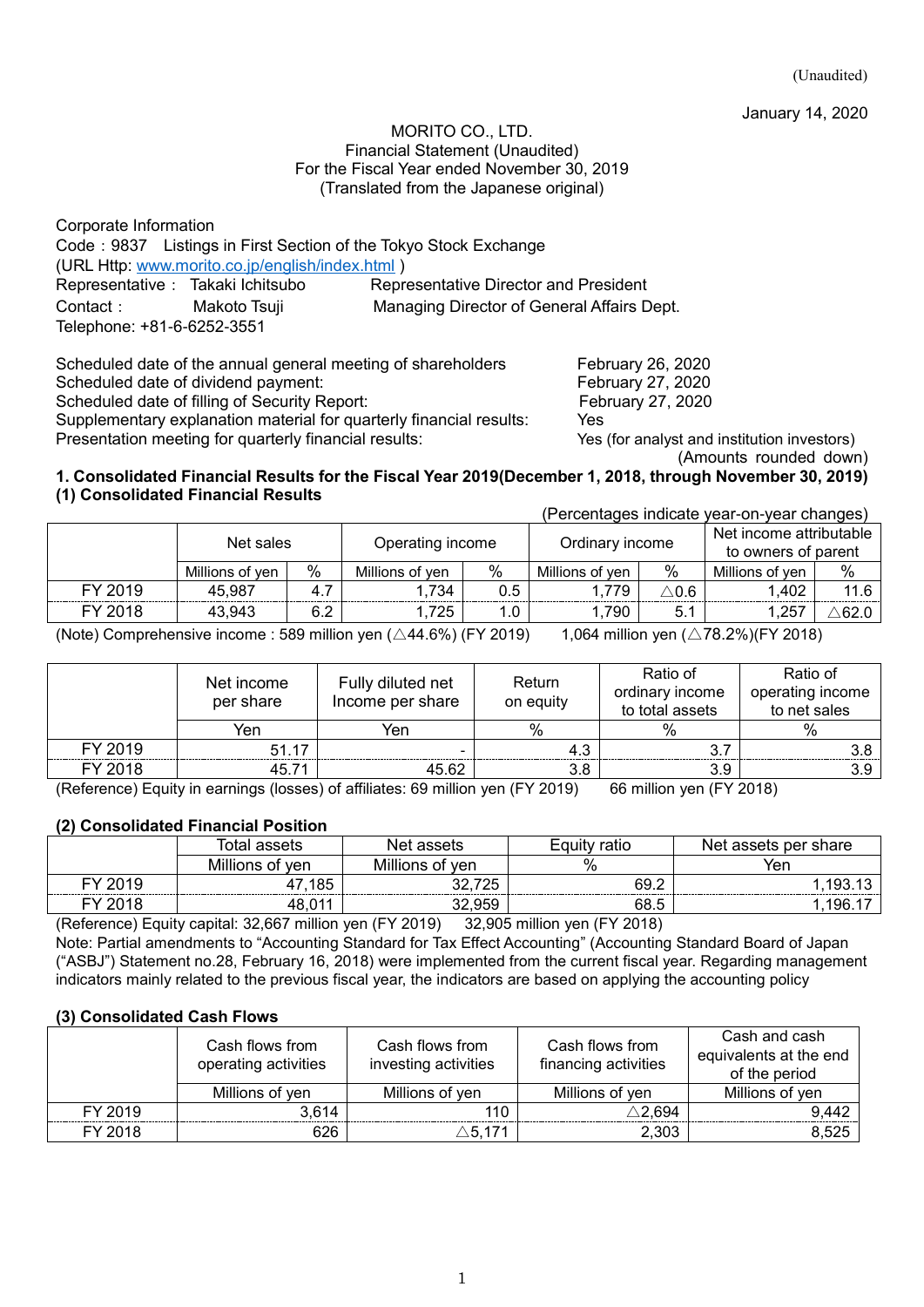### **2. Dividends**

|            | Dividends per share |          |          |        |        |                 | <b>Dividends</b> | Ratio of       |
|------------|---------------------|----------|----------|--------|--------|-----------------|------------------|----------------|
|            | First               | Second   | Third    | Fiscal |        | Total dividends | Payout ratio     | dividends to   |
|            | quarter-            | quarter- | quarter- | year-  | Annual | (Annual)        | (Consolidated)   |                |
|            | end                 | end      | end      | end    |        |                 |                  | (Consolidated) |
|            | Yen                 | Yen      | Yen      | Yen    | Yen    | Millions of yen | %                | %              |
| FY 2018    |                     | 12.50    |          | 12.50  | 25.00  | 701             | 54.7%            | 2.1%           |
| FY 2019    |                     | 13.00    |          | 13.00  | 26.00  | 725             | 50.8%            | 2.2%           |
| FY 2020    |                     | 13.25    |          | 13.25  | 26.50  |                 | 50.0%            |                |
| (Forecast) | ۰.                  |          | ۰        |        |        |                 |                  |                |

Note: In both FY2018 Second quarter-end and FY2018 fiscal year-end dividends, a 0.50 yen commemorative dividend for the celebration of the 110th anniversary of the company's founding is included.

### **3. Consolidated Forecast for FY 2020 (December 1, 2019, through November 30, 2020)**

(Percentages represent changes from the corresponding period of the previous year)

|           | <b>Net Sales</b>   |           | Operating income   |      | Ordinary profit    |      | Net income         |     | Net income<br>per share |
|-----------|--------------------|-----------|--------------------|------|--------------------|------|--------------------|-----|-------------------------|
|           | Millions of<br>ven | %         | Millions of<br>ven | $\%$ | Millions of<br>ven | $\%$ | Millions of<br>ven | %   | Yen                     |
| Full vear | ,000<br>47         | າາ<br>ے . | .900               | 9.6  | .900               | 6.8  | .450               | 3.4 | 52.96                   |

\*Notes

(1) Changes of important subsidiaries during the period (changes of specific subsidiaries under changes in the scope of consolidation): None

Newly included: None

Extended company: None

(2) Changes in accounting policies and changes or restatement of accounting estimates

|      | Changes in accounting policies caused by revision of accounting standards : | None |
|------|-----------------------------------------------------------------------------|------|
| (ii) | Changes in accounting policies other than (i):                              | None |

(iii) Changes in accounting estimates : None

(iv) Restatements : None

(3) Number of outstanding shares (common shares)

- (i) The number of outstanding shares, including treasury shares at the end of the period: 30,800,000 shares (FY 2019) 30,800,000 shares (FY 2018)
- (ii) The Number of shares of treasury stock at end of period:
- 3,420,060 shares (FY 2019)
	- 3,290,700 shares (FY 2018)
- (iii) The Average outstanding number of shares during the period:
	- 27,415,898 shares (FY 2019) 27,505,500 shares (FY 2018)

\*This financial summary does not need to undergo an audit.

\*Disclosure and other special notes regarding performance forecasts

The forecast in this statement is based on information available to management as of the date on which these performance-related figures were disclosed, and various factors may cause actual results to differ from these forecasts. For issues to keep in mind when using the estimates and criteria conditioned upon the forecast, please refer to "1. Qualitative Information for the Period under Review (4) Outlook for the next fiscal year" on page 6.

We have also introduced "Stock Granting Trust (J-ESOP)" and "Board Incentive Plan (BIP)." Consequently, the shares held by Trust and Custody Service Bank, ltd. and The Master Trust Bank of Japan, ltd. are included in the treasury stock.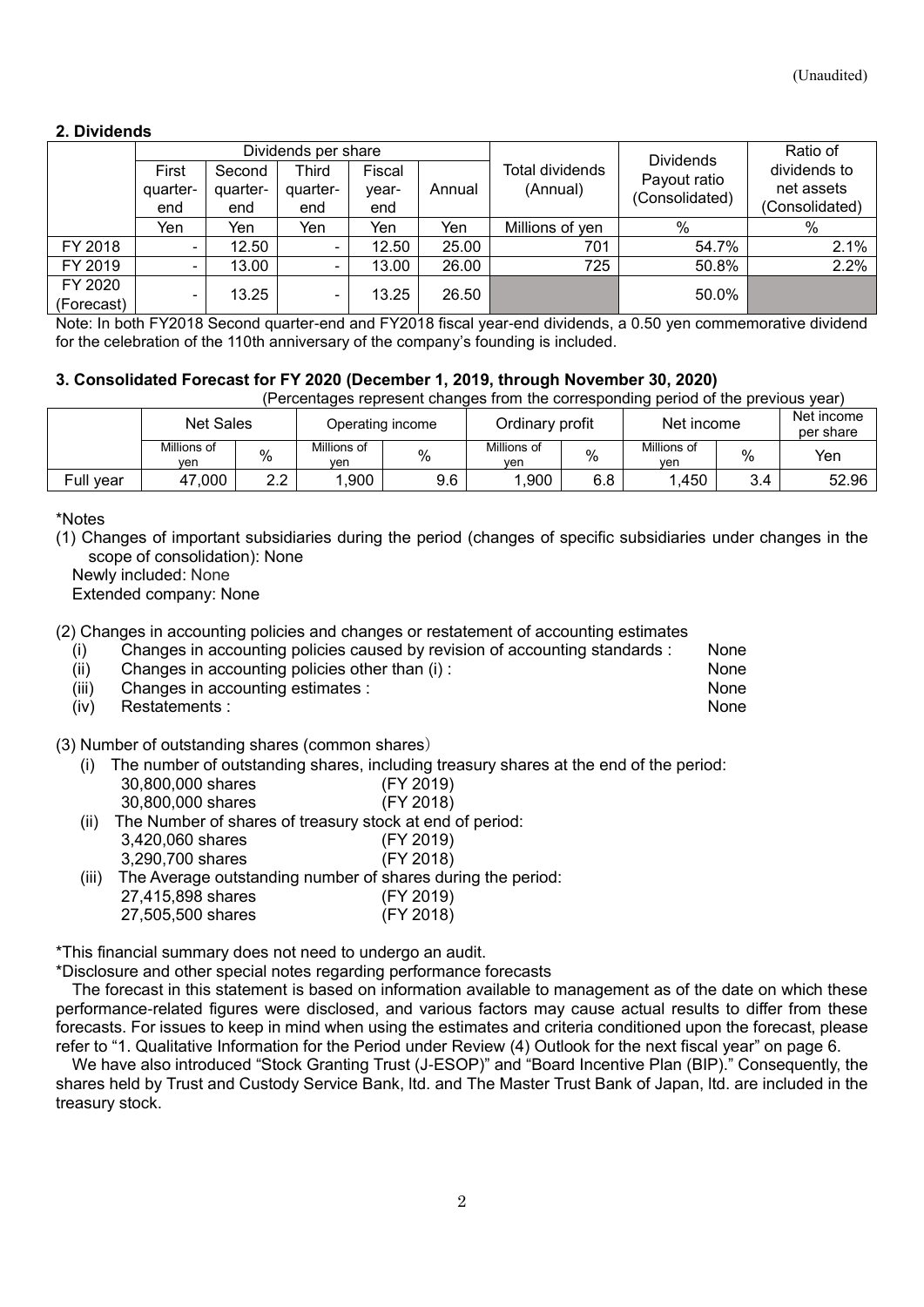# Index

| (3) Overview of Cash Flows The overall situation regarding cash flow during the fiscal year is as follows:5 |  |
|-------------------------------------------------------------------------------------------------------------|--|
|                                                                                                             |  |
|                                                                                                             |  |
|                                                                                                             |  |
|                                                                                                             |  |
|                                                                                                             |  |
|                                                                                                             |  |
| (2) Consolidated Statements of Income and Consolidated Statements of Comprehensive Income 12                |  |
|                                                                                                             |  |
|                                                                                                             |  |
|                                                                                                             |  |
|                                                                                                             |  |
|                                                                                                             |  |
|                                                                                                             |  |
|                                                                                                             |  |
|                                                                                                             |  |
|                                                                                                             |  |
|                                                                                                             |  |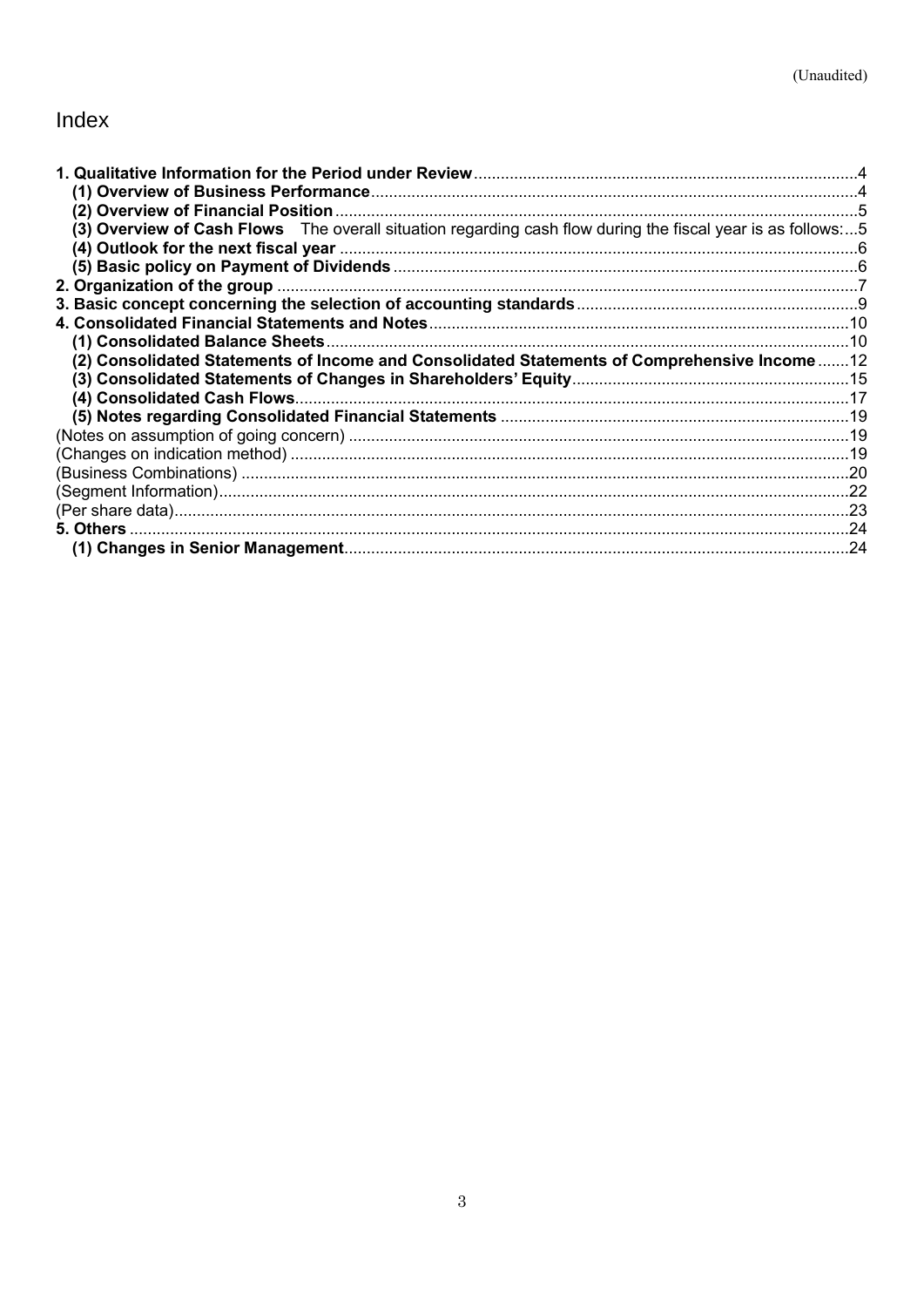### <span id="page-3-0"></span>**1. Qualitative Information for the Period under Review**

### <span id="page-3-1"></span>**(1) Overview of Business Performance**

In the fiscal year ended November 30, 2019 (From 1st December 2018 to 30th November 2019), The Japanese economy's employment rate and the income environment have improved, while personal consumption is showing signs of modest recovery. Due to the prolongation of the US-China trade issues and the Brexit effects, the world economy's future remains unclear, and especially the uncertainty over the exporting industry is increasing.

Within this situation, our company group, which works mainly with apparel accessories and general-industrial materials, has decided that FY 2019 is the year of structural reform. We transitioned to a holding company structure as of June 1st, 2019, while holding to our management vision [Create Morito's existence value, Realize "New Morito Group"] and focusing on the development of high-value-added products from Japan and also expanding the earnings base globally. We will continue with the value realization our era requires and accelerate the business developments not only in our current markets in the ASEAN・China・United States and Europe but also in the business developments of untapped markets.

As a result, the current yearly performance reached net sales  $445,987$ million (increased 4.7% compared to the same period of the previous year), operating income¥1,734million (increased 0.5% compared to the same period of the previous year), ordinary income 1,779 million(decreased 0.6 % compared to the same period of the previous year), net income attributed to the parent company shareholders ¥1,402million (increased 11.6 % compared to the same period of the previous year).

The exchange rate used for the overseas subsidiaries' consolidated financial statement of the current quarter-end is as below:

|            |        | 1Q Oct-Dec |        | 2Q Jan-Mar              | 3Q Apr-Jun |                |        | 4Q Jul-Sep |
|------------|--------|------------|--------|-------------------------|------------|----------------|--------|------------|
| JSD        | 112.91 | (112.98)   | 110.23 | (108.23)                | 109.90     | (109.10)       | 107.37 | 111.43)    |
| <b>EUR</b> | 128.82 | (133.01)   | 125.16 | (133.15)                | 123.50     | (130.03)       | 119.41 | 129.54     |
| <b>CNY</b> | 16.32  | 7.08)      | 16.33  | $\langle 17.04 \rangle$ | 16.07      | (17.13)        | 15.30  | 16.36)     |
| <b>HKD</b> | 14.42  | 14.47      | 14.05  | (13.83)                 | 14.02      | (13.90)        | 13.71  | (14.20)    |
| <b>TWD</b> | 3.66   | (3.75)     | 3.58   | (3.70)                  | 3.53       | (3.67          | 3.45   | (3.64)     |
| VND        | 0.0048 | (0.0050)   | 0 0047 | (0.0048)                | 0.0047     | (0.0048)       | 0.0046 | (0.0048)   |
| тнв        | 3.44   | (3.43)     | 3.49   | (3.43)                  | 3.48       | (3.42)         | 3.50   | (3.38)     |
| <b>MXN</b> | 5.70   |            | 5.74   | ٠                       | 5.75       | $\overline{ }$ | 5.53   |            |

Notes 1: () is the exchange rate of FY2018.

2: MORITO SCOVILL MEXICO S.A. de C.V. has been included in the current fiscal year's net sales. The exchange rate used to convert the revenue and costs on the consolidated financial statements is Mexican Peso.

Segment information as follows,

[Japan]

As for the apparel component division, the sales for uniforms and working wear apparel accessories has increased.

In the consumer product division, the sales for products for single price retailers and automotive interior components increased.

Also, as from the 3Q of the previous fiscal year, the sales results of MANEUVERLINE CO., LTD., has been included in this financial statement. The importing and sales of marine leisure and snowboarding products have increased. As a result, the total net sales were ¥33,262 million (increased 6.2% compared to the same period of the previous year)

### **[Asia]**

As for the apparel component division, sales of apparel components for Japanese apparel manufacturers in Shanghai increased, while sales for Europe and the US apparel manufacturers in Hong Kong decreased.

In the consumer product division, the sales of automotive interior components for Japanese manufacturers located in Shanghai and Thailand have increased. As a result, the total net sales was ¥ 6,963 million (increased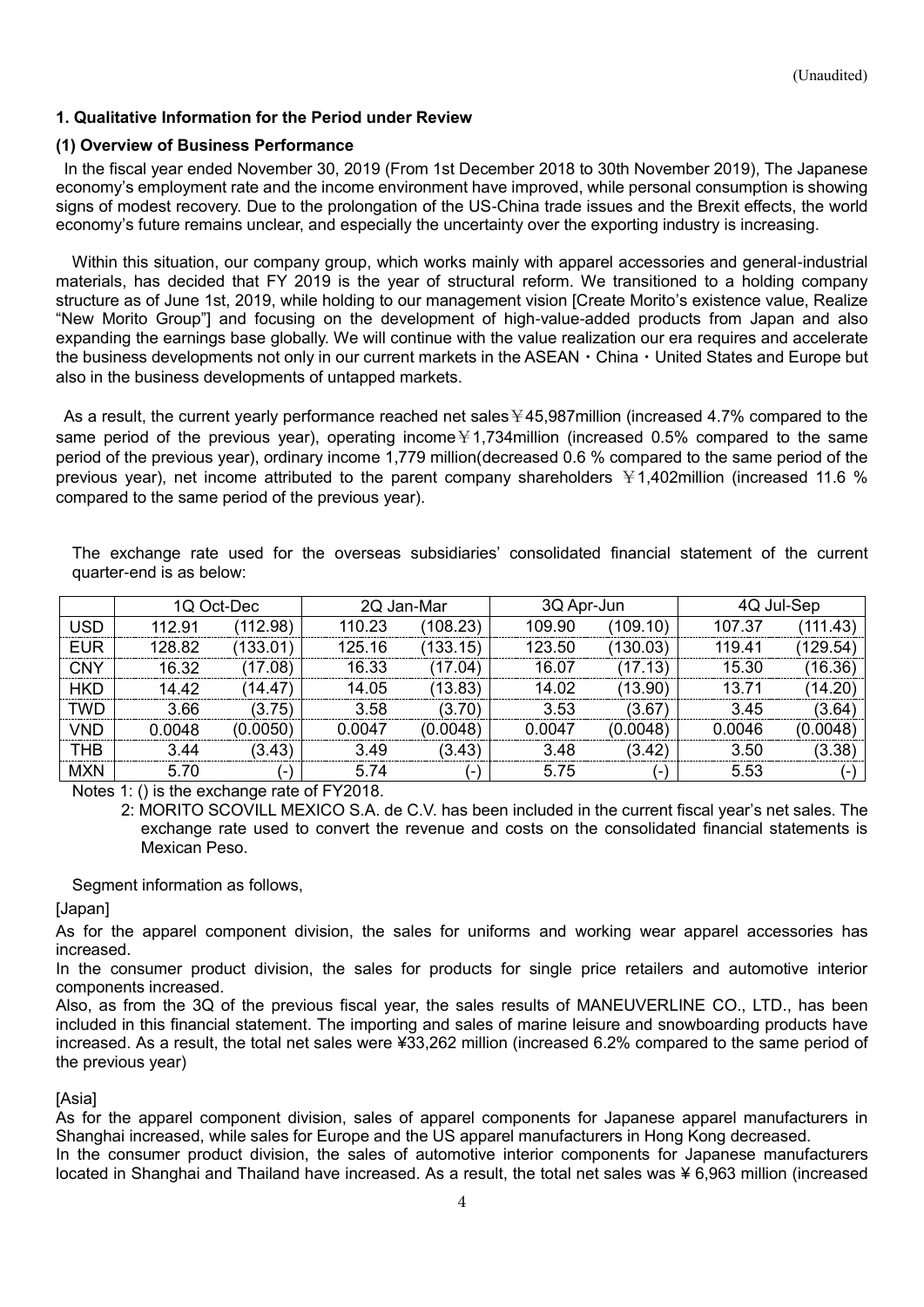7.4% compared to the same period of the previous year)

### [Europe and the USA]

As for the apparel component division, the sales of apparel components for American apparel manufacturers decreased. In the consumer product division, the sales of automotive interior components have increased. As a result, the total net sales were ¥ 5,762million (decreased 6.0% compared to the same period of the previous year).

### <span id="page-4-0"></span>**(2) Overview of Financial Position**

Total assets came to ¥47,185 million, decreased by ¥ 826 million compared to the previous consolidated fiscal year.

Total current assets came to ¥27,657 million, increased by ¥77 million compared to the previous consolidated fiscal year. This change was mainly due to the ¥373 million increase in cash and deposits, and the ¥235 million decrease of notes and accounts receivable.

Total fixed assets came to ¥19,522 million, decreased by ¥900 million compared to the previous consolidated fiscal year. This change was mainly due to the decrease in land ¥257 million, goodwill ¥357 million, and investment securities ¥330 million.

Total current liabilities came to ¥8,892 million, increased by ¥965 million compared to the previous consolidated fiscal year. This change was mainly due to the increase in notes and accounts payable ¥358 million, income taxes payable ¥312 million, and other accounts payable ¥367 million.

Total fixed liabilities came to ¥5,568 million, decreased by ¥1,558 million compared to the previous consolidated fiscal year. This change was mainly due to the decrease in corporate bonds ¥400 million, and long-term loans payable ¥ 992 million.

Total net assets came to ¥ 32,725 million, decreased by ¥233 million compared to the previous consolidated fiscal year.

The shareholders' equity ratio changed from 68.5% to 69.2%, increased by 0.7 points from the previous consolidated fiscal year.

### <span id="page-4-1"></span>**(3) Overview of Cash Flows**

The overall situation regarding cash flow during the fiscal year is as follows:

[Cash flows from operating activities]

Net cash provided by operating activities was ¥3,614 million (¥626 million provided in the same period of the previous fiscal year). This change was mainly due to the acquisition of net income before income taxes and depreciation costs.

[Cash flows from investing activities]

Net cash provided in investing activities was ¥110 million (¥5,171 million used in the same period of the previous fiscal year). This change was mainly due to the purchase and sales of tangible fixed assets and repayment of time deposits.

[Cash flows from financing activities]

Net cash used in financing activities was ¥2,694 million (¥ 2,303 million provided in the same period of the previous fiscal year). This change was mainly due to payments of dividends by repayment of long-term loans payable.

As a result, cash and cash equivalent was ¥ 9,442 million, increased by ¥ 916 million compared to the end of the previous fiscal year,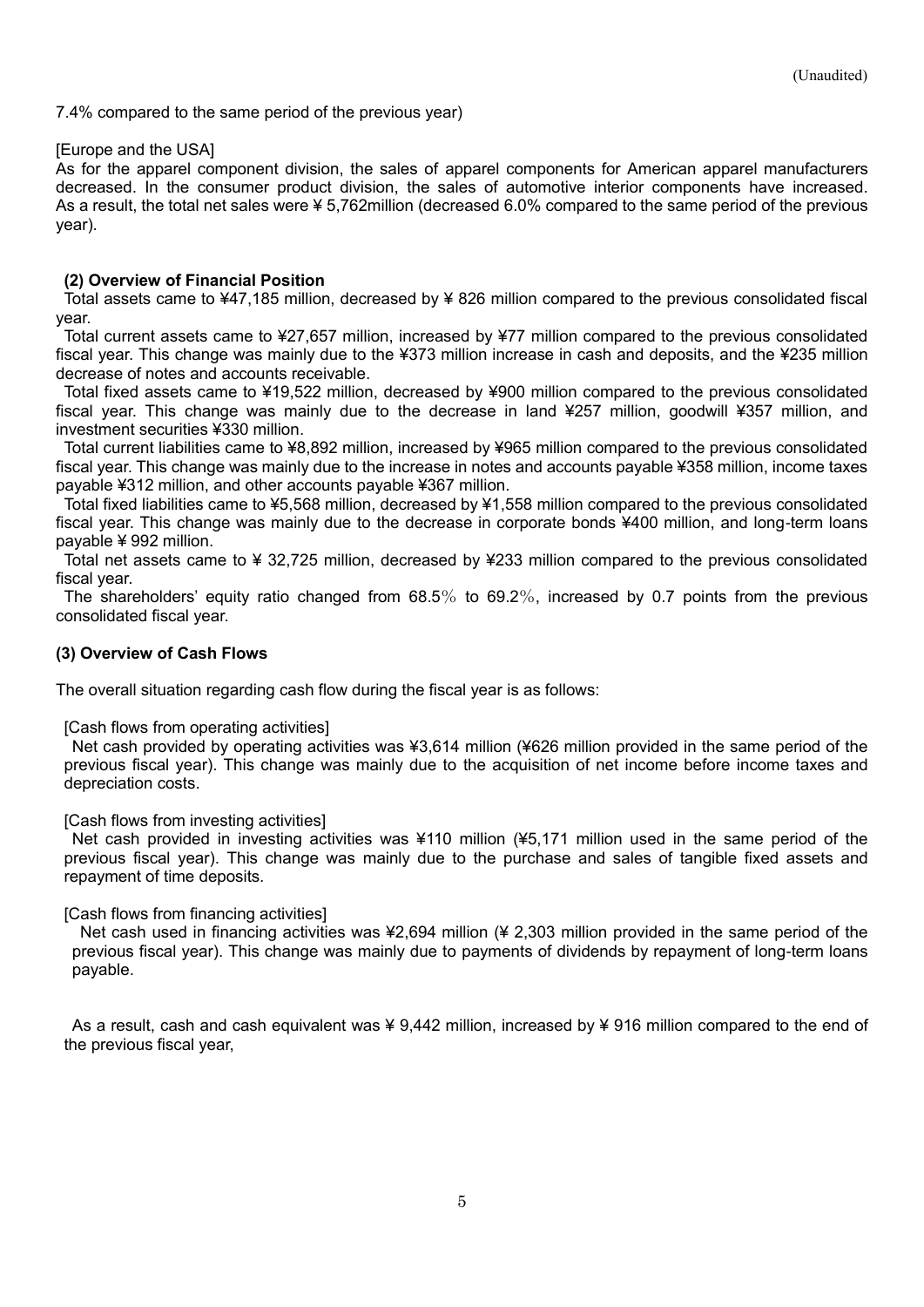The following table shows financial indicators associated with cash flows.

<span id="page-5-2"></span>

|                                         | FY2017 | FY2018 | FY2019 |
|-----------------------------------------|--------|--------|--------|
| Equity ratio                            | 74.9%  | 68.5%  | 69.2%  |
| Equity ratio (market value basis)       | 66.4%  | 46.5%  | 46.4%  |
| Interest-bearing debt / cash flow ratio | 89.4%  | 896.1% | 106.0% |
| Interest coverage ratio                 | 336.7  | 109.8  | 473.8  |

(Note)

Equity ratio = Equity capital / Total assets

Equity ratio (market value basis) = Market capitalization / Total Assets

Interest-bearing debt / cash flow ratio = Interest-bearing debt/net cash provided by operating activities Interest coverage ratio = Operating cash flows / Interest paid

\*Each indicator is calculated on a consolidated basis.

\*Market capitalization is based on the year-end share price multiplied by the number of shares issued and outstanding at year-end, not including treasury stocks.

\*Operating cash flows refers to net cash provided by operating activities in the consolidated statement of cash flows.

\*Interest-bearing debt includes bonds and loans payable on the consolidated balance sheet.

\*The interest payments use the interest paid as recorded in the consolidated statement of cash flows.

### <span id="page-5-0"></span>**(4) Outlook for the next fiscal year**

Our eighth mid-term management plan is『Create Morito's existence value, Realize "New Morito Group"』 (5 years, from December 1, 2020, through November 30, 2024). We will carry forward this plan to accelerate the expansion of our businesses.

The forecast for the consolidated results during this period is of net-sales ¥47 billion, operating income ¥1.9 billion, ordinary profit ¥ 1.9 billion and net income attributable to owners of the parent ¥1.45 billion (Exchange rate: US\$1.00 = ¥107.69).

### <span id="page-5-1"></span>**(5) Basic policy on Payment of Dividends**

The company's basic dividend policy is to return the profit to our shareholders by reinforced financial ground and improved profitability. Also, we will use the internal reserve to invest, and M&A for the long-term growth in the future.

The dividend was distributed in a manner that reflects the consolidated company result and financial standing.

- ・Continuous dividends payment
- ・Maintain DOE 1.5%
- ・Basic policy of dividend payout ratio more than 50%

(However, payment dividend will be determined with consideration of the impact in the case of that profit(loss) attributable to owners of the parent of the fiscal year fluctuates significantly due to extraordinary factors.)

The company will consider the purchase and retirement of treasury stock to enrich shareholders' returns promptly, based on the company's financial situation and share price.

During this fiscal year, we scheduled to propose the general meeting of shareholders held on February 26, 2020, to payout ¥13 per share as the dividend of year-ended.

As a result, dividends for the subject fiscal year amount to ¥26 per share, including the interim dividends of ¥13 per share. There will be an increase of ¥1 on dividends comparing to the previous year's amount of ¥25.

For the next fiscal year's dividends, the allocation of profits will be based on the above basic policy, with interim dividends of ¥13.25 and fiscal year-end dividends of ¥13.25. The total dividends per year will be ¥26.50.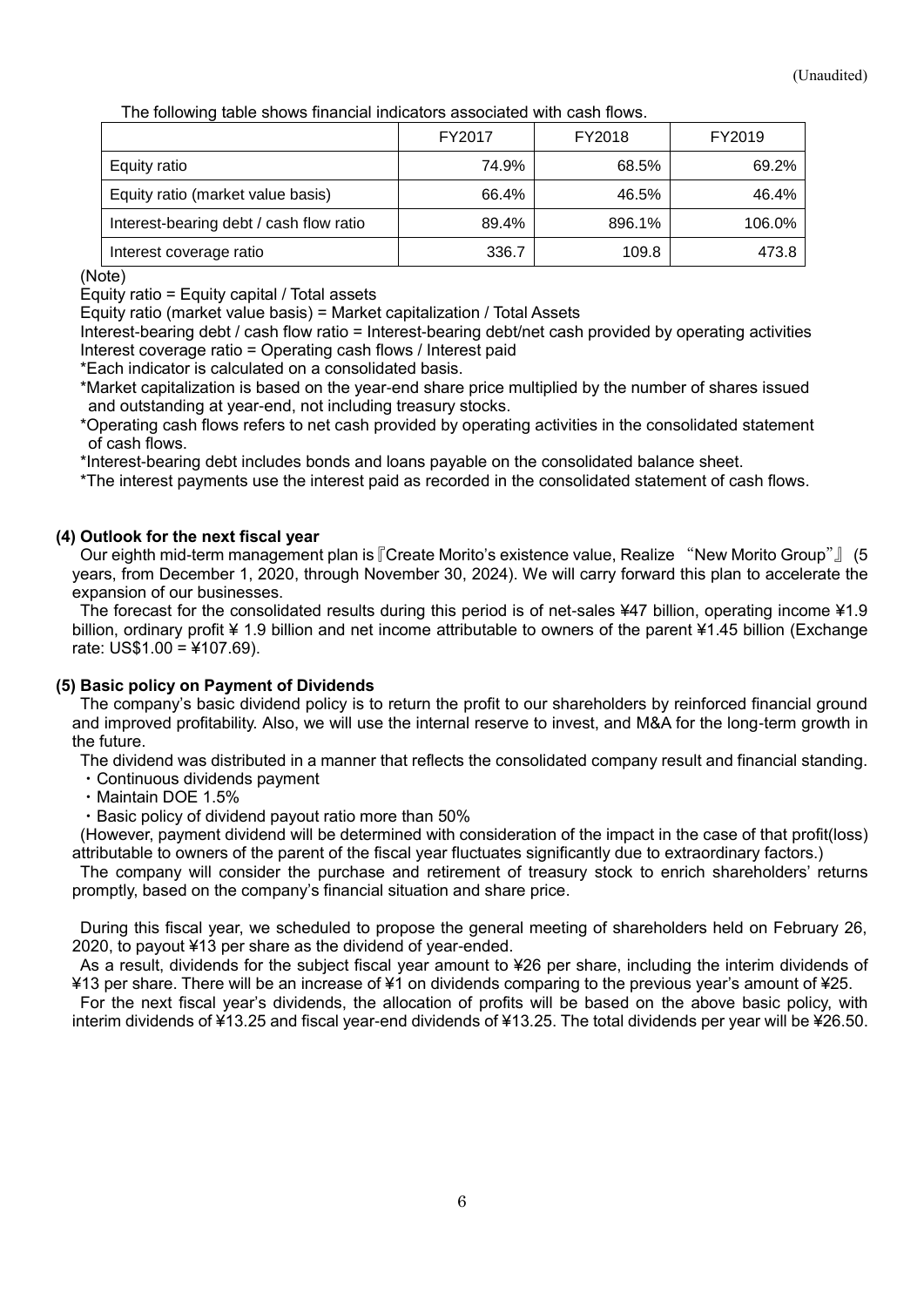### **2. Organization of the group**

Our group consists of the parent company, 23 subsidiaries, and 2 affiliate companies. The group's primary business is sales and manufacturing of materials for daily-life: including apparel materials, parts for automotive, lifestyle goods, and rental and cleaning of kitchen appliances.

◎Consolidated subsidiaries: 21 companies ○:Non-consolidated subsidiaries: 2 companies □:Affiliates: 1 company

(JAPAN)

◎ MORITO JAPAN CO., LTD: Selling apparel and daily-life materials

◎ ACE INDUSTRIAL MACHINERY CO., LTD.: Rental service, selling, and cleaning of kitchen appliances ◎ THREE RUNNERS CO., LTD.: Selling and manufacturing of sports supporters

◎ MATEX INC.: Manufacturing of apparel components, designing, printing, website creation, and design, printing and graphic design production planning

○ 52DESIGN CO., LTD.: Manufacturing and selling of bags, accessories, clothes, and miscellaneous goods. ◎ MANEUVERLINE CO., LTD.: Imports and sells marine leisure, snowboarding, and skateboarding goods.

©CANVAS CO., LTD.: A subsidiary of MANEUVERLINE CO., LTD.(100%). Imports and sells apparel goods.

◎ FUSION CO., LTD.: A subsidiary of MANEUVERLINE CO., LTD.(100%). Imports and sells snowboarding goods.

□ Kuraray Fastening Co., Ltd.: Selling and manufacturing of hook and loop fasteners (ASIA)

◎ MORITO SCOVILL HONG KONG Co., LTD.: Selling of apparel components and consumer products

◎ MORITO (SHENZHEN) CO., LTD.: A subsidiary of MORITO SCOVILL HONG KONG Co., LTD.(100%) Manufacturing of apparel components and consumer products

- ◎ TAIWAN MORITO CO., LTD.: Selling of apparel components and consumer products
- ◎ KANE-M SHANGHAI CO., LTD.: Selling of apparel components and consumer products
- ◎ KANE-M DANANG CO., LTD.: Selling and manufacturing of apparel components, consumer products, and operation of rental factories.
- ◎ KANE-M (THAILAND) CO., LTD.: Selling of apparel components and consumer products
- ◎ SHANGHAI NEW WORLD MATEX INTERNATIONAL TRADE CO., LTD.: A subsidiary of MATEX INC. (100%). Manufacturing and selling of apparel parts, design, and printing within China and overseas.
- MATEX BANGKOK CO., LTD.: A subsidiary of MATEX INC. (100%). Manufacturing and selling of apparel components, design, and printing within Thailand and overseas.
- ◎ GSG (SCOVILL) FASTENERS ASIA LIMITED: A subsidiary of MORITO SCOVILL AMERICAS, LLC. (100%). Selling of apparel components and consumer products.
- ◎ SCOVILL FASTENERS INDIA PVT. LIMITED: A subsidiary of MORITO SCOVILL AMERICAS, LLC. (100%). Selling of apparel components and consumer products.
- (EUROPE AND USA)
- ◎ KANE-M, INC.: Selling of apparel components and consumer products
- ◎ MORITO (EUROPE) B.V.: Selling of apparel components and consumer products
- ◎ MORITO SCOVILL AMERICAS, LLC.: Manufacturing and selling of apparel components and consumer products
- ◎ SCOVILL FASTENERS UK LIMITED: A subsidiary of MORITO SCOVILL AMERICAS, LLC. (100%). Selling of apparel components and consumer products
- ◎ MORITO SCOVILL MEXICO S.A. de C.V.: A subsidiary of KANE-M, INC. (89.4%) and MORITO SCOVILL AMERICAS, LLC (10.6%). Selling of automobile and apparel components.

(Note 1) MORITO SCOVILL MEXICO S.A. de C.V. is included in the scope consolidation from this consolidated fiscal year

(Note 2) Starting from December 1, 2018, the consolidated subsidiary, NIPPON SPORTS SUPPLY CO., LTD. has merged with also consolidated subsidiary MANEUVERLINE CO., LTD., therefore is not included in the scope consolidation.

(Note 3) Through a company split, we transitioned to a holding company structure from this consolidated fiscal year, managing all services by MORITO JAPAN CO., LTD., except for strategy planning and integrated management for each operated company.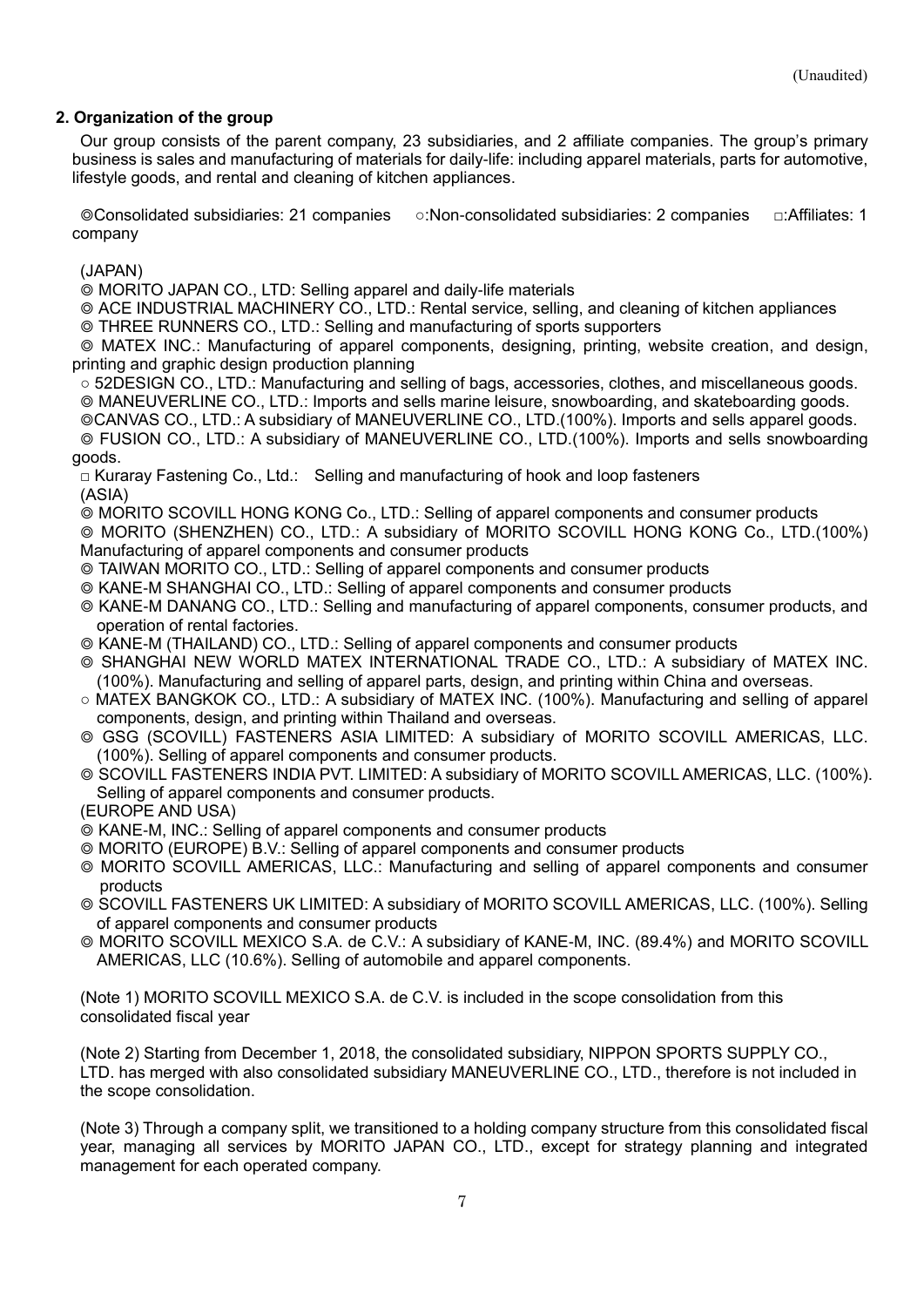### <span id="page-7-0"></span>Business Flow Chart

| MORITO CO., LTD.         |                               |                               |                              |  |  |  |  |  |
|--------------------------|-------------------------------|-------------------------------|------------------------------|--|--|--|--|--|
|                          |                               |                               |                              |  |  |  |  |  |
|                          | JAPAN                         | <b>ASIA</b>                   | EUROPE AND USA               |  |  |  |  |  |
|                          |                               | © MORITO SCOVILL HONG KONG    | © MORITO (EUROPE) B.V.       |  |  |  |  |  |
|                          | © MORITO JAPAN CO., LTD.      | Co., LTD                      | © MORITO SCOVILL AMERICAS,   |  |  |  |  |  |
|                          | @ MATEX INC.                  | © MORITO (SHENZHEN) CO., LTD  | LLC.                         |  |  |  |  |  |
| APPAREL COMPONENT        | © MANEUVERLINE CO., LTD.      | © TAIWAN MORITO CO., LTD      | © SCOVILL FASTENERS UK       |  |  |  |  |  |
| DEPARTMENT               | © CANVAS CO., LTD.            | © KANE-M SHANGHAI CO., LTD.   | LIMITED                      |  |  |  |  |  |
|                          | ○ 52DESIGN CO., LTD.          | © KANE-M DANANG CO., LTD.     | @ MORITO SCOVILL MEXICO S.A. |  |  |  |  |  |
|                          |                               | © KANE-M (THAILAND) CO., LTD. | de C.V.                      |  |  |  |  |  |
|                          |                               | © SHANGHAI NEW WORLD          |                              |  |  |  |  |  |
|                          |                               | MATEX INTERNATIONAL TRADE     |                              |  |  |  |  |  |
|                          |                               | CO., LTD.                     |                              |  |  |  |  |  |
|                          |                               | ○ MATEX BANGKOK CO., LTD.     |                              |  |  |  |  |  |
|                          |                               | © GSG (SCOVILL) FASTENERS     |                              |  |  |  |  |  |
|                          |                               | <b>ASIA LIMITED</b>           |                              |  |  |  |  |  |
|                          |                               | © SCOVILL FASTENERS INDIA     |                              |  |  |  |  |  |
|                          |                               | PVT. LIMITED                  |                              |  |  |  |  |  |
|                          | © MORITO JAPAN CO., LTD.      | © MORITO SCOVILL HONG KONG    | © KANE-M, INC.               |  |  |  |  |  |
|                          | © MATEX INC.                  | Co., LTD.                     | © MORITO (EUROPE) B.V.       |  |  |  |  |  |
|                          | © MANEUVERLINE CO., LTD.      | © MORITO (SHENZHEN) CO., LTD. | © MORITO SCOVILL AMERICAS,   |  |  |  |  |  |
|                          | © CANVAS CO., LTD.            | © TAIWAN MORITO CO., LTD.     | LLC.                         |  |  |  |  |  |
| <b>CONSUMER PRODUCTS</b> | © ACE INDUSTRIAL              | © KANE-M SHANGHAI CO., LTD.   | © SCOVILL FASTENERS UK       |  |  |  |  |  |
| DEPARTMENT               | MACHINERY CO., LTD.           | © KANE-M DANANG CO., LTD.     | LIMITED                      |  |  |  |  |  |
|                          | © THREE RUNNERS CO., LTD.     | © KANE-M (THAILAND) CO., LTD. | ◎ MORITO SCOVILL MEXICO S.A. |  |  |  |  |  |
|                          | © FUSION CO., LTD.            | © SHANGHAI NEW WORLD          | de C.V.                      |  |  |  |  |  |
|                          | E Kuraray Fastening Co., Ltd. | MATEX INTERNATIONAL TRADE     |                              |  |  |  |  |  |
|                          |                               | CO., LTD.                     |                              |  |  |  |  |  |
|                          |                               | © SCOVILL FASTENERS INDIA     |                              |  |  |  |  |  |
|                          |                               | PVT. LIMITED                  |                              |  |  |  |  |  |

|                                   | <b>CLIENTS</b>                   |                    |  |
|-----------------------------------|----------------------------------|--------------------|--|
| NOTE: © Consolidated subsidiaries | ○: Non-consolidated subsidiaries | $\Box$ : Affiliate |  |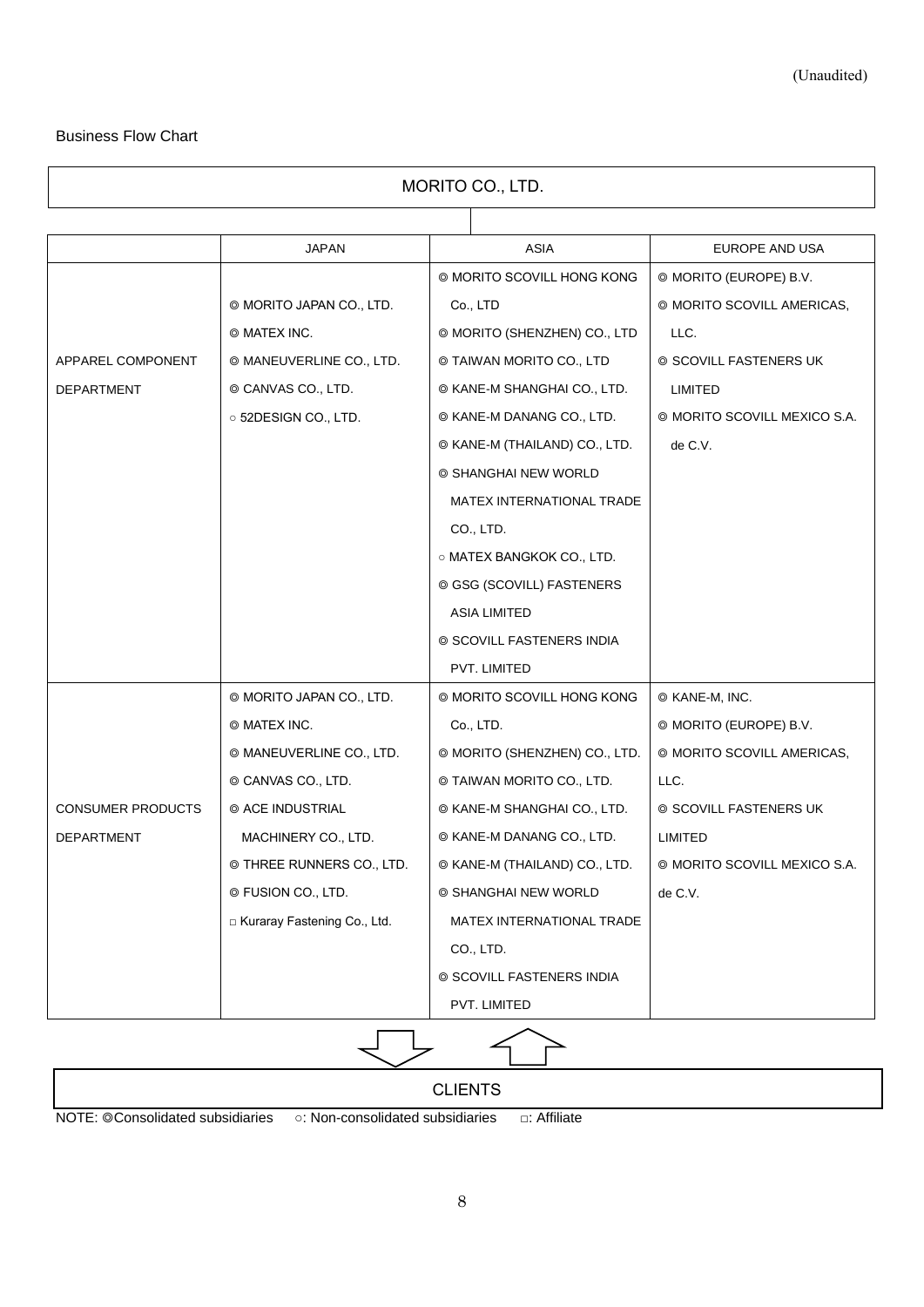### <span id="page-8-0"></span>**3. Basic concept concerning the selection of accounting standards**

We will continue adopting Japan's standard financial report for an easy comparison of periods and within companies. For IFRS implementation, we will consider the national and overseas situations and will adapt accordingly.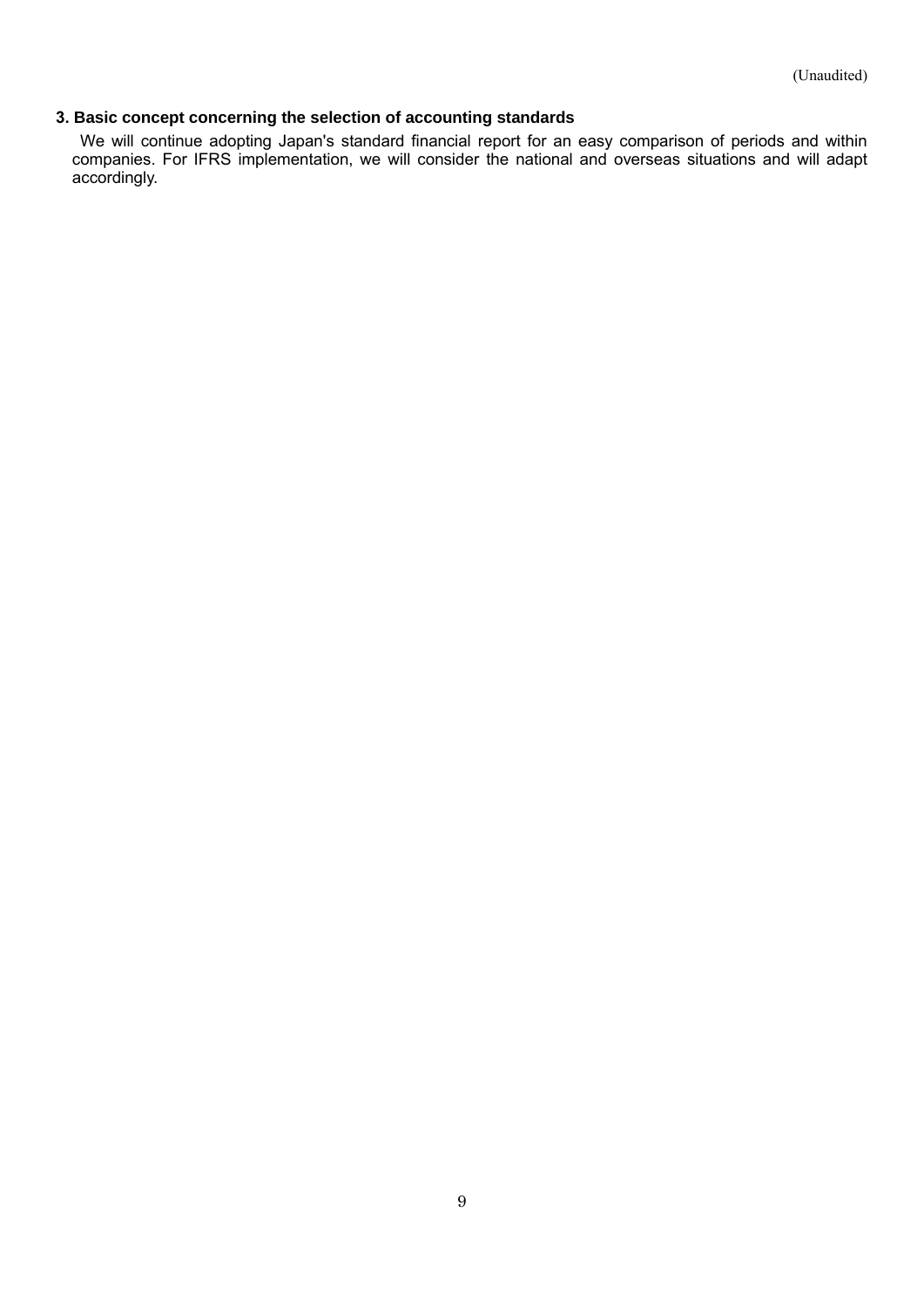## **4. Consolidated Financial Statements and Notes**

### <span id="page-9-0"></span>**(1) Consolidated Balance Sheets**

| (As of November 30, 2018) (As of November 30, 2019)<br>Thousands of yen<br>Thousands of yen<br><b>Assets</b><br><b>Current assets</b><br>Cash and deposits<br>9,343,274<br>9,716,355<br>Notes and accounts receivable<br>12,008,498<br>11,773,061<br>Commercial goods and finished goods<br>4,764,286<br>4,328,969<br>390,137<br>Work in process<br>236,619<br>Raw materials and supplies<br>364,573<br>405,985<br>859,513<br>1,115,458<br>Other current assets<br>Allowance for doubtful accounts<br>$\triangle$ 30,645<br>$\triangle$ 38,224<br>Total current assets<br>27,579,953<br>27,657,908<br><b>Fixed assets</b><br>Tangible fixed assets<br>7,510,858<br>7,473,810<br>Building and structures<br>Accumulated depreciation<br>$\triangle 3, 105, 590$<br>$\triangle$ 3,230,638<br>Building and structures (net)<br>4,243,172<br>4,405,268<br>Machinery and delivery equipment<br>2,000,490<br>2,147,062<br>Accumulated depreciation<br>$\triangle$ 1,436,321<br>$\triangle$ 1,280,361<br>Machinery and delivery equipment (net)<br>710,740<br>720,129<br>Tools, furniture and fixtures<br>2,173,280<br>2,342,957<br>Accumulated depreciation<br>$\triangle$ 1,672,556<br>$\triangle$ 1,769,947<br>Tools, furniture and fixtures (net)<br>500,723<br>573,009<br>Land<br>4,332,821<br>4,074,904<br>238,524<br>Lease assets<br>219,354<br>Accumulated depreciation<br>$\triangle$ 143,691<br>△117,899<br>94,832<br>Lease assets (net)<br>101,454<br>Construction-in-process-in-process<br>86,420<br>114,230<br>Total tangible fixed assets<br>10,146,818<br>9,810,890<br>Intangible fixed assets<br>Goodwill<br>3,196,351<br>2,839,168<br>54,645<br>15,941<br>Lease assets<br>Other Intangible fixed assets<br>1,101,569<br>1,138,306<br>Total intangible fixed assets<br>3,993,417<br>4,352,566<br>Investments and other fixed assets<br>4,396,289<br>Investment securities<br>4,727,033<br>166,000<br>160,800<br>Long-term loans<br>Deferred tax assets<br>409,360<br>121,481<br>268,300<br>Net defined benefit asset<br>237,765<br>550,348<br>Other fixed assets<br>745,652<br>Allowance for doubtful account<br>$\triangle$ 75,148<br>$\triangle$ 67,253<br>5,717,844<br>Total investments and other fixed assets<br>5,922,784<br><b>Total fixed assets</b><br>20,422,170<br>19,522,152<br>Deferred assets<br>9,802<br>5,601<br>48,011,926<br>47, 185, 662<br><b>Total assets</b> | FY 2018 | FY 2019 |
|---------------------------------------------------------------------------------------------------------------------------------------------------------------------------------------------------------------------------------------------------------------------------------------------------------------------------------------------------------------------------------------------------------------------------------------------------------------------------------------------------------------------------------------------------------------------------------------------------------------------------------------------------------------------------------------------------------------------------------------------------------------------------------------------------------------------------------------------------------------------------------------------------------------------------------------------------------------------------------------------------------------------------------------------------------------------------------------------------------------------------------------------------------------------------------------------------------------------------------------------------------------------------------------------------------------------------------------------------------------------------------------------------------------------------------------------------------------------------------------------------------------------------------------------------------------------------------------------------------------------------------------------------------------------------------------------------------------------------------------------------------------------------------------------------------------------------------------------------------------------------------------------------------------------------------------------------------------------------------------------------------------------------------------------------------------------------------------------------------------------------------------------------------------------------------------------------------------------------------------------------------------------------------------------------------------------------------------------------------------------------------------------|---------|---------|
|                                                                                                                                                                                                                                                                                                                                                                                                                                                                                                                                                                                                                                                                                                                                                                                                                                                                                                                                                                                                                                                                                                                                                                                                                                                                                                                                                                                                                                                                                                                                                                                                                                                                                                                                                                                                                                                                                                                                                                                                                                                                                                                                                                                                                                                                                                                                                                                             |         |         |
|                                                                                                                                                                                                                                                                                                                                                                                                                                                                                                                                                                                                                                                                                                                                                                                                                                                                                                                                                                                                                                                                                                                                                                                                                                                                                                                                                                                                                                                                                                                                                                                                                                                                                                                                                                                                                                                                                                                                                                                                                                                                                                                                                                                                                                                                                                                                                                                             |         |         |
|                                                                                                                                                                                                                                                                                                                                                                                                                                                                                                                                                                                                                                                                                                                                                                                                                                                                                                                                                                                                                                                                                                                                                                                                                                                                                                                                                                                                                                                                                                                                                                                                                                                                                                                                                                                                                                                                                                                                                                                                                                                                                                                                                                                                                                                                                                                                                                                             |         |         |
|                                                                                                                                                                                                                                                                                                                                                                                                                                                                                                                                                                                                                                                                                                                                                                                                                                                                                                                                                                                                                                                                                                                                                                                                                                                                                                                                                                                                                                                                                                                                                                                                                                                                                                                                                                                                                                                                                                                                                                                                                                                                                                                                                                                                                                                                                                                                                                                             |         |         |
|                                                                                                                                                                                                                                                                                                                                                                                                                                                                                                                                                                                                                                                                                                                                                                                                                                                                                                                                                                                                                                                                                                                                                                                                                                                                                                                                                                                                                                                                                                                                                                                                                                                                                                                                                                                                                                                                                                                                                                                                                                                                                                                                                                                                                                                                                                                                                                                             |         |         |
|                                                                                                                                                                                                                                                                                                                                                                                                                                                                                                                                                                                                                                                                                                                                                                                                                                                                                                                                                                                                                                                                                                                                                                                                                                                                                                                                                                                                                                                                                                                                                                                                                                                                                                                                                                                                                                                                                                                                                                                                                                                                                                                                                                                                                                                                                                                                                                                             |         |         |
|                                                                                                                                                                                                                                                                                                                                                                                                                                                                                                                                                                                                                                                                                                                                                                                                                                                                                                                                                                                                                                                                                                                                                                                                                                                                                                                                                                                                                                                                                                                                                                                                                                                                                                                                                                                                                                                                                                                                                                                                                                                                                                                                                                                                                                                                                                                                                                                             |         |         |
|                                                                                                                                                                                                                                                                                                                                                                                                                                                                                                                                                                                                                                                                                                                                                                                                                                                                                                                                                                                                                                                                                                                                                                                                                                                                                                                                                                                                                                                                                                                                                                                                                                                                                                                                                                                                                                                                                                                                                                                                                                                                                                                                                                                                                                                                                                                                                                                             |         |         |
|                                                                                                                                                                                                                                                                                                                                                                                                                                                                                                                                                                                                                                                                                                                                                                                                                                                                                                                                                                                                                                                                                                                                                                                                                                                                                                                                                                                                                                                                                                                                                                                                                                                                                                                                                                                                                                                                                                                                                                                                                                                                                                                                                                                                                                                                                                                                                                                             |         |         |
|                                                                                                                                                                                                                                                                                                                                                                                                                                                                                                                                                                                                                                                                                                                                                                                                                                                                                                                                                                                                                                                                                                                                                                                                                                                                                                                                                                                                                                                                                                                                                                                                                                                                                                                                                                                                                                                                                                                                                                                                                                                                                                                                                                                                                                                                                                                                                                                             |         |         |
|                                                                                                                                                                                                                                                                                                                                                                                                                                                                                                                                                                                                                                                                                                                                                                                                                                                                                                                                                                                                                                                                                                                                                                                                                                                                                                                                                                                                                                                                                                                                                                                                                                                                                                                                                                                                                                                                                                                                                                                                                                                                                                                                                                                                                                                                                                                                                                                             |         |         |
|                                                                                                                                                                                                                                                                                                                                                                                                                                                                                                                                                                                                                                                                                                                                                                                                                                                                                                                                                                                                                                                                                                                                                                                                                                                                                                                                                                                                                                                                                                                                                                                                                                                                                                                                                                                                                                                                                                                                                                                                                                                                                                                                                                                                                                                                                                                                                                                             |         |         |
|                                                                                                                                                                                                                                                                                                                                                                                                                                                                                                                                                                                                                                                                                                                                                                                                                                                                                                                                                                                                                                                                                                                                                                                                                                                                                                                                                                                                                                                                                                                                                                                                                                                                                                                                                                                                                                                                                                                                                                                                                                                                                                                                                                                                                                                                                                                                                                                             |         |         |
|                                                                                                                                                                                                                                                                                                                                                                                                                                                                                                                                                                                                                                                                                                                                                                                                                                                                                                                                                                                                                                                                                                                                                                                                                                                                                                                                                                                                                                                                                                                                                                                                                                                                                                                                                                                                                                                                                                                                                                                                                                                                                                                                                                                                                                                                                                                                                                                             |         |         |
|                                                                                                                                                                                                                                                                                                                                                                                                                                                                                                                                                                                                                                                                                                                                                                                                                                                                                                                                                                                                                                                                                                                                                                                                                                                                                                                                                                                                                                                                                                                                                                                                                                                                                                                                                                                                                                                                                                                                                                                                                                                                                                                                                                                                                                                                                                                                                                                             |         |         |
|                                                                                                                                                                                                                                                                                                                                                                                                                                                                                                                                                                                                                                                                                                                                                                                                                                                                                                                                                                                                                                                                                                                                                                                                                                                                                                                                                                                                                                                                                                                                                                                                                                                                                                                                                                                                                                                                                                                                                                                                                                                                                                                                                                                                                                                                                                                                                                                             |         |         |
|                                                                                                                                                                                                                                                                                                                                                                                                                                                                                                                                                                                                                                                                                                                                                                                                                                                                                                                                                                                                                                                                                                                                                                                                                                                                                                                                                                                                                                                                                                                                                                                                                                                                                                                                                                                                                                                                                                                                                                                                                                                                                                                                                                                                                                                                                                                                                                                             |         |         |
|                                                                                                                                                                                                                                                                                                                                                                                                                                                                                                                                                                                                                                                                                                                                                                                                                                                                                                                                                                                                                                                                                                                                                                                                                                                                                                                                                                                                                                                                                                                                                                                                                                                                                                                                                                                                                                                                                                                                                                                                                                                                                                                                                                                                                                                                                                                                                                                             |         |         |
|                                                                                                                                                                                                                                                                                                                                                                                                                                                                                                                                                                                                                                                                                                                                                                                                                                                                                                                                                                                                                                                                                                                                                                                                                                                                                                                                                                                                                                                                                                                                                                                                                                                                                                                                                                                                                                                                                                                                                                                                                                                                                                                                                                                                                                                                                                                                                                                             |         |         |
|                                                                                                                                                                                                                                                                                                                                                                                                                                                                                                                                                                                                                                                                                                                                                                                                                                                                                                                                                                                                                                                                                                                                                                                                                                                                                                                                                                                                                                                                                                                                                                                                                                                                                                                                                                                                                                                                                                                                                                                                                                                                                                                                                                                                                                                                                                                                                                                             |         |         |
|                                                                                                                                                                                                                                                                                                                                                                                                                                                                                                                                                                                                                                                                                                                                                                                                                                                                                                                                                                                                                                                                                                                                                                                                                                                                                                                                                                                                                                                                                                                                                                                                                                                                                                                                                                                                                                                                                                                                                                                                                                                                                                                                                                                                                                                                                                                                                                                             |         |         |
|                                                                                                                                                                                                                                                                                                                                                                                                                                                                                                                                                                                                                                                                                                                                                                                                                                                                                                                                                                                                                                                                                                                                                                                                                                                                                                                                                                                                                                                                                                                                                                                                                                                                                                                                                                                                                                                                                                                                                                                                                                                                                                                                                                                                                                                                                                                                                                                             |         |         |
|                                                                                                                                                                                                                                                                                                                                                                                                                                                                                                                                                                                                                                                                                                                                                                                                                                                                                                                                                                                                                                                                                                                                                                                                                                                                                                                                                                                                                                                                                                                                                                                                                                                                                                                                                                                                                                                                                                                                                                                                                                                                                                                                                                                                                                                                                                                                                                                             |         |         |
|                                                                                                                                                                                                                                                                                                                                                                                                                                                                                                                                                                                                                                                                                                                                                                                                                                                                                                                                                                                                                                                                                                                                                                                                                                                                                                                                                                                                                                                                                                                                                                                                                                                                                                                                                                                                                                                                                                                                                                                                                                                                                                                                                                                                                                                                                                                                                                                             |         |         |
|                                                                                                                                                                                                                                                                                                                                                                                                                                                                                                                                                                                                                                                                                                                                                                                                                                                                                                                                                                                                                                                                                                                                                                                                                                                                                                                                                                                                                                                                                                                                                                                                                                                                                                                                                                                                                                                                                                                                                                                                                                                                                                                                                                                                                                                                                                                                                                                             |         |         |
|                                                                                                                                                                                                                                                                                                                                                                                                                                                                                                                                                                                                                                                                                                                                                                                                                                                                                                                                                                                                                                                                                                                                                                                                                                                                                                                                                                                                                                                                                                                                                                                                                                                                                                                                                                                                                                                                                                                                                                                                                                                                                                                                                                                                                                                                                                                                                                                             |         |         |
|                                                                                                                                                                                                                                                                                                                                                                                                                                                                                                                                                                                                                                                                                                                                                                                                                                                                                                                                                                                                                                                                                                                                                                                                                                                                                                                                                                                                                                                                                                                                                                                                                                                                                                                                                                                                                                                                                                                                                                                                                                                                                                                                                                                                                                                                                                                                                                                             |         |         |
|                                                                                                                                                                                                                                                                                                                                                                                                                                                                                                                                                                                                                                                                                                                                                                                                                                                                                                                                                                                                                                                                                                                                                                                                                                                                                                                                                                                                                                                                                                                                                                                                                                                                                                                                                                                                                                                                                                                                                                                                                                                                                                                                                                                                                                                                                                                                                                                             |         |         |
|                                                                                                                                                                                                                                                                                                                                                                                                                                                                                                                                                                                                                                                                                                                                                                                                                                                                                                                                                                                                                                                                                                                                                                                                                                                                                                                                                                                                                                                                                                                                                                                                                                                                                                                                                                                                                                                                                                                                                                                                                                                                                                                                                                                                                                                                                                                                                                                             |         |         |
|                                                                                                                                                                                                                                                                                                                                                                                                                                                                                                                                                                                                                                                                                                                                                                                                                                                                                                                                                                                                                                                                                                                                                                                                                                                                                                                                                                                                                                                                                                                                                                                                                                                                                                                                                                                                                                                                                                                                                                                                                                                                                                                                                                                                                                                                                                                                                                                             |         |         |
|                                                                                                                                                                                                                                                                                                                                                                                                                                                                                                                                                                                                                                                                                                                                                                                                                                                                                                                                                                                                                                                                                                                                                                                                                                                                                                                                                                                                                                                                                                                                                                                                                                                                                                                                                                                                                                                                                                                                                                                                                                                                                                                                                                                                                                                                                                                                                                                             |         |         |
|                                                                                                                                                                                                                                                                                                                                                                                                                                                                                                                                                                                                                                                                                                                                                                                                                                                                                                                                                                                                                                                                                                                                                                                                                                                                                                                                                                                                                                                                                                                                                                                                                                                                                                                                                                                                                                                                                                                                                                                                                                                                                                                                                                                                                                                                                                                                                                                             |         |         |
|                                                                                                                                                                                                                                                                                                                                                                                                                                                                                                                                                                                                                                                                                                                                                                                                                                                                                                                                                                                                                                                                                                                                                                                                                                                                                                                                                                                                                                                                                                                                                                                                                                                                                                                                                                                                                                                                                                                                                                                                                                                                                                                                                                                                                                                                                                                                                                                             |         |         |
|                                                                                                                                                                                                                                                                                                                                                                                                                                                                                                                                                                                                                                                                                                                                                                                                                                                                                                                                                                                                                                                                                                                                                                                                                                                                                                                                                                                                                                                                                                                                                                                                                                                                                                                                                                                                                                                                                                                                                                                                                                                                                                                                                                                                                                                                                                                                                                                             |         |         |
|                                                                                                                                                                                                                                                                                                                                                                                                                                                                                                                                                                                                                                                                                                                                                                                                                                                                                                                                                                                                                                                                                                                                                                                                                                                                                                                                                                                                                                                                                                                                                                                                                                                                                                                                                                                                                                                                                                                                                                                                                                                                                                                                                                                                                                                                                                                                                                                             |         |         |
|                                                                                                                                                                                                                                                                                                                                                                                                                                                                                                                                                                                                                                                                                                                                                                                                                                                                                                                                                                                                                                                                                                                                                                                                                                                                                                                                                                                                                                                                                                                                                                                                                                                                                                                                                                                                                                                                                                                                                                                                                                                                                                                                                                                                                                                                                                                                                                                             |         |         |
|                                                                                                                                                                                                                                                                                                                                                                                                                                                                                                                                                                                                                                                                                                                                                                                                                                                                                                                                                                                                                                                                                                                                                                                                                                                                                                                                                                                                                                                                                                                                                                                                                                                                                                                                                                                                                                                                                                                                                                                                                                                                                                                                                                                                                                                                                                                                                                                             |         |         |
|                                                                                                                                                                                                                                                                                                                                                                                                                                                                                                                                                                                                                                                                                                                                                                                                                                                                                                                                                                                                                                                                                                                                                                                                                                                                                                                                                                                                                                                                                                                                                                                                                                                                                                                                                                                                                                                                                                                                                                                                                                                                                                                                                                                                                                                                                                                                                                                             |         |         |
|                                                                                                                                                                                                                                                                                                                                                                                                                                                                                                                                                                                                                                                                                                                                                                                                                                                                                                                                                                                                                                                                                                                                                                                                                                                                                                                                                                                                                                                                                                                                                                                                                                                                                                                                                                                                                                                                                                                                                                                                                                                                                                                                                                                                                                                                                                                                                                                             |         |         |
|                                                                                                                                                                                                                                                                                                                                                                                                                                                                                                                                                                                                                                                                                                                                                                                                                                                                                                                                                                                                                                                                                                                                                                                                                                                                                                                                                                                                                                                                                                                                                                                                                                                                                                                                                                                                                                                                                                                                                                                                                                                                                                                                                                                                                                                                                                                                                                                             |         |         |
|                                                                                                                                                                                                                                                                                                                                                                                                                                                                                                                                                                                                                                                                                                                                                                                                                                                                                                                                                                                                                                                                                                                                                                                                                                                                                                                                                                                                                                                                                                                                                                                                                                                                                                                                                                                                                                                                                                                                                                                                                                                                                                                                                                                                                                                                                                                                                                                             |         |         |
|                                                                                                                                                                                                                                                                                                                                                                                                                                                                                                                                                                                                                                                                                                                                                                                                                                                                                                                                                                                                                                                                                                                                                                                                                                                                                                                                                                                                                                                                                                                                                                                                                                                                                                                                                                                                                                                                                                                                                                                                                                                                                                                                                                                                                                                                                                                                                                                             |         |         |
|                                                                                                                                                                                                                                                                                                                                                                                                                                                                                                                                                                                                                                                                                                                                                                                                                                                                                                                                                                                                                                                                                                                                                                                                                                                                                                                                                                                                                                                                                                                                                                                                                                                                                                                                                                                                                                                                                                                                                                                                                                                                                                                                                                                                                                                                                                                                                                                             |         |         |
|                                                                                                                                                                                                                                                                                                                                                                                                                                                                                                                                                                                                                                                                                                                                                                                                                                                                                                                                                                                                                                                                                                                                                                                                                                                                                                                                                                                                                                                                                                                                                                                                                                                                                                                                                                                                                                                                                                                                                                                                                                                                                                                                                                                                                                                                                                                                                                                             |         |         |
|                                                                                                                                                                                                                                                                                                                                                                                                                                                                                                                                                                                                                                                                                                                                                                                                                                                                                                                                                                                                                                                                                                                                                                                                                                                                                                                                                                                                                                                                                                                                                                                                                                                                                                                                                                                                                                                                                                                                                                                                                                                                                                                                                                                                                                                                                                                                                                                             |         |         |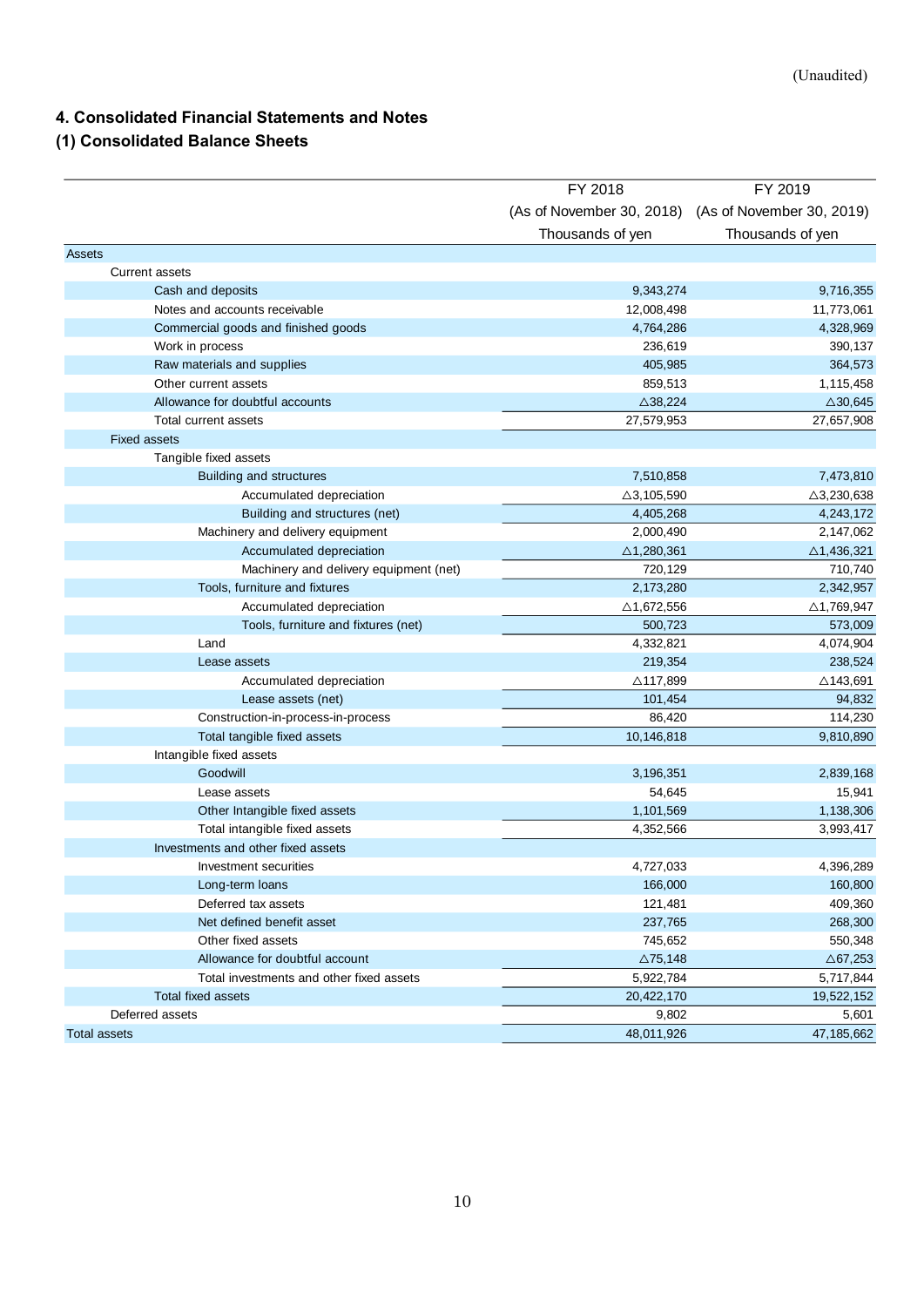<span id="page-10-0"></span>

|                                                       | FY 2018               | FY 2019                                                                 |
|-------------------------------------------------------|-----------------------|-------------------------------------------------------------------------|
|                                                       | Thousands of yen      | (As of November 30, 2018) (As of November 30, 2019)<br>Thousands of yen |
| Liabilities                                           |                       |                                                                         |
| <b>Current liabilities</b>                            |                       |                                                                         |
| Notes and accounts payable                            | 4,500,593             | 4,859,108                                                               |
| Short-term loans payable                              | 200,000               | 50,000                                                                  |
| Current portion of bonds                              | 400,000               | 400,000                                                                 |
| Current portion of long-term debt                     | 749,146               | 506,666                                                                 |
| Accrued tax payable                                   | 128,612               | 441,253                                                                 |
| Reserve for bonuses                                   | 225,231               | 229,983                                                                 |
| Reserve for director's bonuses                        | 56,929                | 71,595                                                                  |
| Other current liabilities                             | 1,665,881             | 2,333,488                                                               |
| <b>Total current liabilities</b>                      | 7,926,394             | 8,892,095                                                               |
| <b>Fixed liabilities</b>                              |                       |                                                                         |
| Bonds payable                                         | 600,000               | 200,000                                                                 |
| Long-term debt                                        | 3,667,331             | 2,674,590                                                               |
| Deferred tax                                          | 1,047,951             | 1,229,287                                                               |
| Deferred tax assets for revaluation                   | 329,031               | 275,959                                                                 |
| Provision for retirement benefit by stock             | 26,501                | 31,824                                                                  |
| Provision for director's retirement benefit           | 48,583                | 57,249                                                                  |
| Provision for director's retirement benefit by stock  | 71,040                | 56,428                                                                  |
| Provision for environmental measures                  | 20,367                | 19,360                                                                  |
| Net defined benefit liability                         | 894,881               | 892,694                                                                 |
| Other fixed liabilities                               | 420,632               | 130,675                                                                 |
| <b>Total fixed liabilities</b>                        | 7,126,319             | 5,568,069                                                               |
| <b>Total liabilities</b>                              | 15,052,714            | 14,460,164                                                              |
| <b>Net Assets</b>                                     |                       |                                                                         |
| Shareholders' equity                                  |                       |                                                                         |
|                                                       | 3,532,492             |                                                                         |
| Capital                                               |                       | 3,532,492                                                               |
| Capital surplus                                       | 3,498,724             | 3,503,243                                                               |
| Retained earnings                                     | 25,277,180            | 26,072,687                                                              |
| Treasury stock                                        | $\triangle$ 2,118,444 | $\triangle$ 2,222,696                                                   |
| Total shareholders' equity                            | 30,189,951            | 30,885,726                                                              |
| Other comprehensive income                            |                       |                                                                         |
| Valuation difference on available-for-sale securities | 1,409,695             | 1,185,435                                                               |
| Deferred gains or losses on hedges                    | 451                   | 946                                                                     |
| Difference in revaluation of land                     | 571,368               | 451,115                                                                 |
| Foreign currency translation adjustment               | 802,769               | 170,300                                                                 |
| Remeasurement of defined benefit plans                | $\triangle$ 68,550    | $\triangle$ 25,723                                                      |
| Total other comprehensive income                      | 2715733               | 1,782,074                                                               |
| Subscription rights to shares                         | 53,526                | 57,697                                                                  |
| Minority interests                                    |                       |                                                                         |
| Total net assets                                      | 32,959,212            | 32,725,498                                                              |
| Total liabilities and net assets                      | 48,011,926            | 47,185,662                                                              |
|                                                       |                       |                                                                         |
| 11                                                    |                       |                                                                         |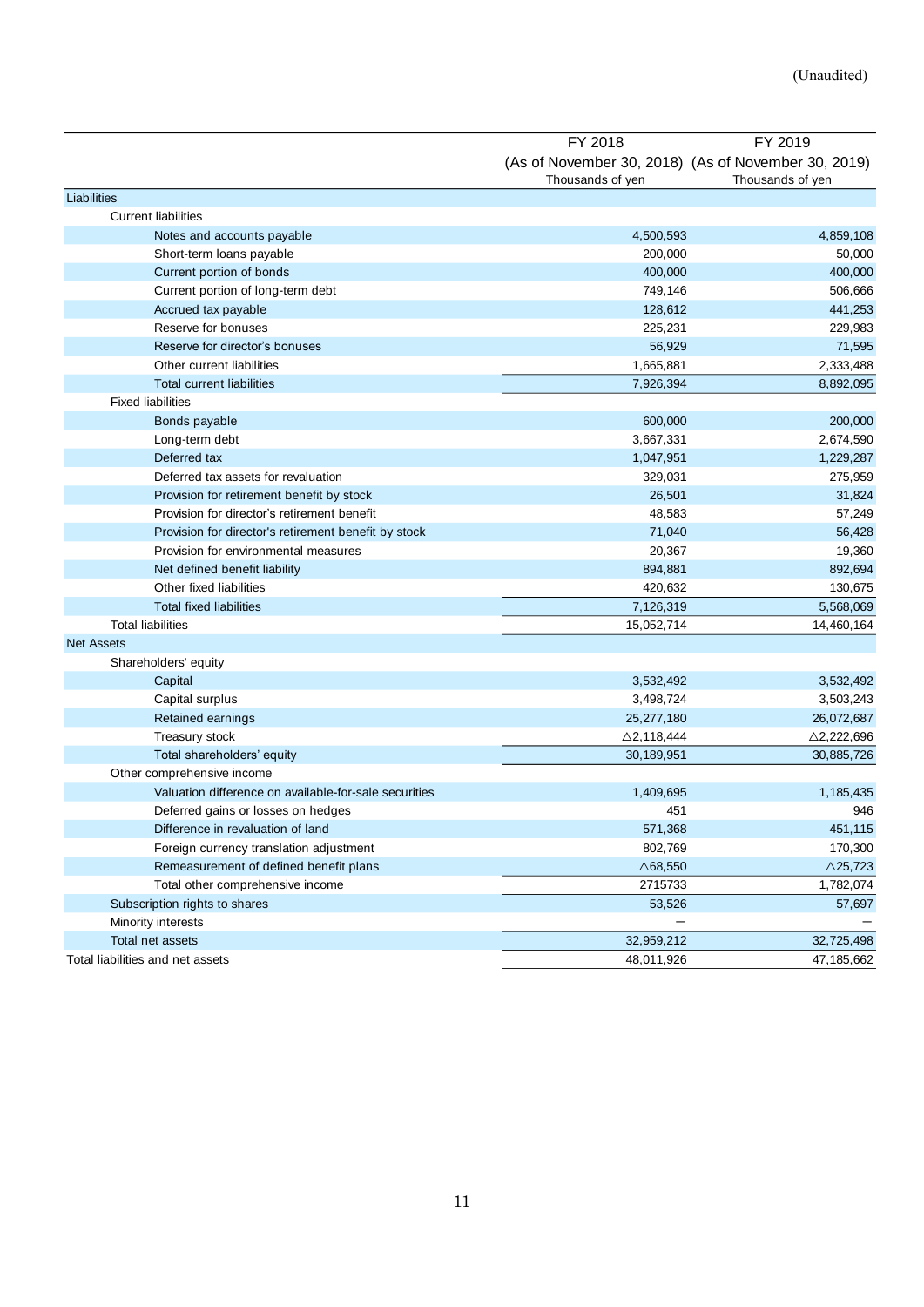## **(2) Consolidated Statements of Income and Consolidated Statements of Comprehensive Income**

Consolidated Statements of Income

| (December 1, 2017 through (December 1, 2018 through<br>November 30, 2018)<br>November 30, 2019)<br>Thousands of yen<br>Thousands of yen<br>Net sales<br>43,943,632<br>45,987,996<br>Cost of sales<br>32, 135, 727<br>33,444,996<br>Gross profit<br>11,807,904<br>12,543,000<br>Selling, general and administrative expenses<br>3,248,321<br>Salary<br>3,451,236<br><b>Bonus</b><br>619,448<br>636,178<br>Welfare expense<br>862,182<br>Retirement benefit<br>150,251<br>204,036<br>55,231<br>Provision of director's bonus<br>68,939<br>Provision of directors' retirement benefits<br>7,500<br>8,666<br>19,488<br>21,331<br>Provision for board incentive plan<br>135,206<br>Postage<br>134,594<br>Freightage and packing expense<br>1,447,845<br>1,596,694<br>Provision of allowance for doubtful account<br>511<br>4,875<br>Commission paid<br>795,147<br>821,058<br>390,663<br>Rental expense<br>309,623<br>330,284<br>Depreciation<br>449,196<br>2,016,047<br>Other selling, general and administrative expense<br>2,276,587<br>10,082,494<br>Total selling, general and administrative expense<br>10,808,726<br>Operating Income<br>1,725,409<br>1,734,274<br>Non-operating income<br>Interest received<br>25,990<br>27,386<br>87,181<br>Dividends received<br>86,262<br>40,578<br>70,084<br>Rent on real estate<br>772<br>Commission received<br>731<br>66,796<br>Equity in earnings of affiliates<br>69,164<br>52,781<br>Other non-operating income<br>61,435<br>Total non-operating income<br>282,755<br>306,410<br>Non-operating expenses<br>Interest paid<br>5,801<br>8,506<br>Cash discount on sales<br>82,830<br>83,660<br>Depreciation expense of assets lent<br>39,227<br>39,052<br>Foreign Exchange Loss<br>19,773<br>40,985<br>70,306<br>89,171<br>Others non-operating expense<br>261,377<br>Total non-operating expense<br>217,940<br>Ordinary Income<br>1,790,224<br>1,779,307<br>Extra ordinary income<br>Gains on sales of fixed assets<br>36,409<br>325,159<br>Gains on sales of investment securities<br>9,405<br>85,339<br>Gain on reversal of subscription rights to shares<br>630<br>45,814<br>411,128<br>Total extra ordinary income<br>Extra ordinary loss<br>Loss on sales of fixed assets<br>67<br>273<br>Loss on disposal of fixed assets<br>21,964<br>5,034<br>Loss on sale of investment securities<br>415<br>Loss on devaluation of investment securities<br>599<br>Loss of business restructuring<br>43,420<br>5,699<br>65,659<br>11,816<br>Total extra ordinary loss | FY 2018 | FY 2019 |
|-----------------------------------------------------------------------------------------------------------------------------------------------------------------------------------------------------------------------------------------------------------------------------------------------------------------------------------------------------------------------------------------------------------------------------------------------------------------------------------------------------------------------------------------------------------------------------------------------------------------------------------------------------------------------------------------------------------------------------------------------------------------------------------------------------------------------------------------------------------------------------------------------------------------------------------------------------------------------------------------------------------------------------------------------------------------------------------------------------------------------------------------------------------------------------------------------------------------------------------------------------------------------------------------------------------------------------------------------------------------------------------------------------------------------------------------------------------------------------------------------------------------------------------------------------------------------------------------------------------------------------------------------------------------------------------------------------------------------------------------------------------------------------------------------------------------------------------------------------------------------------------------------------------------------------------------------------------------------------------------------------------------------------------------------------------------------------------------------------------------------------------------------------------------------------------------------------------------------------------------------------------------------------------------------------------------------------------------------------------------------------------------------------------------------------------------------------------------------------------------------------------|---------|---------|
|                                                                                                                                                                                                                                                                                                                                                                                                                                                                                                                                                                                                                                                                                                                                                                                                                                                                                                                                                                                                                                                                                                                                                                                                                                                                                                                                                                                                                                                                                                                                                                                                                                                                                                                                                                                                                                                                                                                                                                                                                                                                                                                                                                                                                                                                                                                                                                                                                                                                                                           |         |         |
|                                                                                                                                                                                                                                                                                                                                                                                                                                                                                                                                                                                                                                                                                                                                                                                                                                                                                                                                                                                                                                                                                                                                                                                                                                                                                                                                                                                                                                                                                                                                                                                                                                                                                                                                                                                                                                                                                                                                                                                                                                                                                                                                                                                                                                                                                                                                                                                                                                                                                                           |         |         |
|                                                                                                                                                                                                                                                                                                                                                                                                                                                                                                                                                                                                                                                                                                                                                                                                                                                                                                                                                                                                                                                                                                                                                                                                                                                                                                                                                                                                                                                                                                                                                                                                                                                                                                                                                                                                                                                                                                                                                                                                                                                                                                                                                                                                                                                                                                                                                                                                                                                                                                           |         |         |
|                                                                                                                                                                                                                                                                                                                                                                                                                                                                                                                                                                                                                                                                                                                                                                                                                                                                                                                                                                                                                                                                                                                                                                                                                                                                                                                                                                                                                                                                                                                                                                                                                                                                                                                                                                                                                                                                                                                                                                                                                                                                                                                                                                                                                                                                                                                                                                                                                                                                                                           |         |         |
|                                                                                                                                                                                                                                                                                                                                                                                                                                                                                                                                                                                                                                                                                                                                                                                                                                                                                                                                                                                                                                                                                                                                                                                                                                                                                                                                                                                                                                                                                                                                                                                                                                                                                                                                                                                                                                                                                                                                                                                                                                                                                                                                                                                                                                                                                                                                                                                                                                                                                                           |         |         |
|                                                                                                                                                                                                                                                                                                                                                                                                                                                                                                                                                                                                                                                                                                                                                                                                                                                                                                                                                                                                                                                                                                                                                                                                                                                                                                                                                                                                                                                                                                                                                                                                                                                                                                                                                                                                                                                                                                                                                                                                                                                                                                                                                                                                                                                                                                                                                                                                                                                                                                           |         |         |
|                                                                                                                                                                                                                                                                                                                                                                                                                                                                                                                                                                                                                                                                                                                                                                                                                                                                                                                                                                                                                                                                                                                                                                                                                                                                                                                                                                                                                                                                                                                                                                                                                                                                                                                                                                                                                                                                                                                                                                                                                                                                                                                                                                                                                                                                                                                                                                                                                                                                                                           |         |         |
|                                                                                                                                                                                                                                                                                                                                                                                                                                                                                                                                                                                                                                                                                                                                                                                                                                                                                                                                                                                                                                                                                                                                                                                                                                                                                                                                                                                                                                                                                                                                                                                                                                                                                                                                                                                                                                                                                                                                                                                                                                                                                                                                                                                                                                                                                                                                                                                                                                                                                                           |         |         |
|                                                                                                                                                                                                                                                                                                                                                                                                                                                                                                                                                                                                                                                                                                                                                                                                                                                                                                                                                                                                                                                                                                                                                                                                                                                                                                                                                                                                                                                                                                                                                                                                                                                                                                                                                                                                                                                                                                                                                                                                                                                                                                                                                                                                                                                                                                                                                                                                                                                                                                           |         |         |
|                                                                                                                                                                                                                                                                                                                                                                                                                                                                                                                                                                                                                                                                                                                                                                                                                                                                                                                                                                                                                                                                                                                                                                                                                                                                                                                                                                                                                                                                                                                                                                                                                                                                                                                                                                                                                                                                                                                                                                                                                                                                                                                                                                                                                                                                                                                                                                                                                                                                                                           |         | 830,071 |
|                                                                                                                                                                                                                                                                                                                                                                                                                                                                                                                                                                                                                                                                                                                                                                                                                                                                                                                                                                                                                                                                                                                                                                                                                                                                                                                                                                                                                                                                                                                                                                                                                                                                                                                                                                                                                                                                                                                                                                                                                                                                                                                                                                                                                                                                                                                                                                                                                                                                                                           |         |         |
|                                                                                                                                                                                                                                                                                                                                                                                                                                                                                                                                                                                                                                                                                                                                                                                                                                                                                                                                                                                                                                                                                                                                                                                                                                                                                                                                                                                                                                                                                                                                                                                                                                                                                                                                                                                                                                                                                                                                                                                                                                                                                                                                                                                                                                                                                                                                                                                                                                                                                                           |         |         |
|                                                                                                                                                                                                                                                                                                                                                                                                                                                                                                                                                                                                                                                                                                                                                                                                                                                                                                                                                                                                                                                                                                                                                                                                                                                                                                                                                                                                                                                                                                                                                                                                                                                                                                                                                                                                                                                                                                                                                                                                                                                                                                                                                                                                                                                                                                                                                                                                                                                                                                           |         |         |
|                                                                                                                                                                                                                                                                                                                                                                                                                                                                                                                                                                                                                                                                                                                                                                                                                                                                                                                                                                                                                                                                                                                                                                                                                                                                                                                                                                                                                                                                                                                                                                                                                                                                                                                                                                                                                                                                                                                                                                                                                                                                                                                                                                                                                                                                                                                                                                                                                                                                                                           |         |         |
|                                                                                                                                                                                                                                                                                                                                                                                                                                                                                                                                                                                                                                                                                                                                                                                                                                                                                                                                                                                                                                                                                                                                                                                                                                                                                                                                                                                                                                                                                                                                                                                                                                                                                                                                                                                                                                                                                                                                                                                                                                                                                                                                                                                                                                                                                                                                                                                                                                                                                                           |         |         |
|                                                                                                                                                                                                                                                                                                                                                                                                                                                                                                                                                                                                                                                                                                                                                                                                                                                                                                                                                                                                                                                                                                                                                                                                                                                                                                                                                                                                                                                                                                                                                                                                                                                                                                                                                                                                                                                                                                                                                                                                                                                                                                                                                                                                                                                                                                                                                                                                                                                                                                           |         |         |
|                                                                                                                                                                                                                                                                                                                                                                                                                                                                                                                                                                                                                                                                                                                                                                                                                                                                                                                                                                                                                                                                                                                                                                                                                                                                                                                                                                                                                                                                                                                                                                                                                                                                                                                                                                                                                                                                                                                                                                                                                                                                                                                                                                                                                                                                                                                                                                                                                                                                                                           |         |         |
|                                                                                                                                                                                                                                                                                                                                                                                                                                                                                                                                                                                                                                                                                                                                                                                                                                                                                                                                                                                                                                                                                                                                                                                                                                                                                                                                                                                                                                                                                                                                                                                                                                                                                                                                                                                                                                                                                                                                                                                                                                                                                                                                                                                                                                                                                                                                                                                                                                                                                                           |         |         |
|                                                                                                                                                                                                                                                                                                                                                                                                                                                                                                                                                                                                                                                                                                                                                                                                                                                                                                                                                                                                                                                                                                                                                                                                                                                                                                                                                                                                                                                                                                                                                                                                                                                                                                                                                                                                                                                                                                                                                                                                                                                                                                                                                                                                                                                                                                                                                                                                                                                                                                           |         |         |
|                                                                                                                                                                                                                                                                                                                                                                                                                                                                                                                                                                                                                                                                                                                                                                                                                                                                                                                                                                                                                                                                                                                                                                                                                                                                                                                                                                                                                                                                                                                                                                                                                                                                                                                                                                                                                                                                                                                                                                                                                                                                                                                                                                                                                                                                                                                                                                                                                                                                                                           |         |         |
|                                                                                                                                                                                                                                                                                                                                                                                                                                                                                                                                                                                                                                                                                                                                                                                                                                                                                                                                                                                                                                                                                                                                                                                                                                                                                                                                                                                                                                                                                                                                                                                                                                                                                                                                                                                                                                                                                                                                                                                                                                                                                                                                                                                                                                                                                                                                                                                                                                                                                                           |         |         |
|                                                                                                                                                                                                                                                                                                                                                                                                                                                                                                                                                                                                                                                                                                                                                                                                                                                                                                                                                                                                                                                                                                                                                                                                                                                                                                                                                                                                                                                                                                                                                                                                                                                                                                                                                                                                                                                                                                                                                                                                                                                                                                                                                                                                                                                                                                                                                                                                                                                                                                           |         |         |
|                                                                                                                                                                                                                                                                                                                                                                                                                                                                                                                                                                                                                                                                                                                                                                                                                                                                                                                                                                                                                                                                                                                                                                                                                                                                                                                                                                                                                                                                                                                                                                                                                                                                                                                                                                                                                                                                                                                                                                                                                                                                                                                                                                                                                                                                                                                                                                                                                                                                                                           |         |         |
|                                                                                                                                                                                                                                                                                                                                                                                                                                                                                                                                                                                                                                                                                                                                                                                                                                                                                                                                                                                                                                                                                                                                                                                                                                                                                                                                                                                                                                                                                                                                                                                                                                                                                                                                                                                                                                                                                                                                                                                                                                                                                                                                                                                                                                                                                                                                                                                                                                                                                                           |         |         |
|                                                                                                                                                                                                                                                                                                                                                                                                                                                                                                                                                                                                                                                                                                                                                                                                                                                                                                                                                                                                                                                                                                                                                                                                                                                                                                                                                                                                                                                                                                                                                                                                                                                                                                                                                                                                                                                                                                                                                                                                                                                                                                                                                                                                                                                                                                                                                                                                                                                                                                           |         |         |
|                                                                                                                                                                                                                                                                                                                                                                                                                                                                                                                                                                                                                                                                                                                                                                                                                                                                                                                                                                                                                                                                                                                                                                                                                                                                                                                                                                                                                                                                                                                                                                                                                                                                                                                                                                                                                                                                                                                                                                                                                                                                                                                                                                                                                                                                                                                                                                                                                                                                                                           |         |         |
|                                                                                                                                                                                                                                                                                                                                                                                                                                                                                                                                                                                                                                                                                                                                                                                                                                                                                                                                                                                                                                                                                                                                                                                                                                                                                                                                                                                                                                                                                                                                                                                                                                                                                                                                                                                                                                                                                                                                                                                                                                                                                                                                                                                                                                                                                                                                                                                                                                                                                                           |         |         |
|                                                                                                                                                                                                                                                                                                                                                                                                                                                                                                                                                                                                                                                                                                                                                                                                                                                                                                                                                                                                                                                                                                                                                                                                                                                                                                                                                                                                                                                                                                                                                                                                                                                                                                                                                                                                                                                                                                                                                                                                                                                                                                                                                                                                                                                                                                                                                                                                                                                                                                           |         |         |
|                                                                                                                                                                                                                                                                                                                                                                                                                                                                                                                                                                                                                                                                                                                                                                                                                                                                                                                                                                                                                                                                                                                                                                                                                                                                                                                                                                                                                                                                                                                                                                                                                                                                                                                                                                                                                                                                                                                                                                                                                                                                                                                                                                                                                                                                                                                                                                                                                                                                                                           |         |         |
|                                                                                                                                                                                                                                                                                                                                                                                                                                                                                                                                                                                                                                                                                                                                                                                                                                                                                                                                                                                                                                                                                                                                                                                                                                                                                                                                                                                                                                                                                                                                                                                                                                                                                                                                                                                                                                                                                                                                                                                                                                                                                                                                                                                                                                                                                                                                                                                                                                                                                                           |         |         |
|                                                                                                                                                                                                                                                                                                                                                                                                                                                                                                                                                                                                                                                                                                                                                                                                                                                                                                                                                                                                                                                                                                                                                                                                                                                                                                                                                                                                                                                                                                                                                                                                                                                                                                                                                                                                                                                                                                                                                                                                                                                                                                                                                                                                                                                                                                                                                                                                                                                                                                           |         |         |
|                                                                                                                                                                                                                                                                                                                                                                                                                                                                                                                                                                                                                                                                                                                                                                                                                                                                                                                                                                                                                                                                                                                                                                                                                                                                                                                                                                                                                                                                                                                                                                                                                                                                                                                                                                                                                                                                                                                                                                                                                                                                                                                                                                                                                                                                                                                                                                                                                                                                                                           |         |         |
|                                                                                                                                                                                                                                                                                                                                                                                                                                                                                                                                                                                                                                                                                                                                                                                                                                                                                                                                                                                                                                                                                                                                                                                                                                                                                                                                                                                                                                                                                                                                                                                                                                                                                                                                                                                                                                                                                                                                                                                                                                                                                                                                                                                                                                                                                                                                                                                                                                                                                                           |         |         |
|                                                                                                                                                                                                                                                                                                                                                                                                                                                                                                                                                                                                                                                                                                                                                                                                                                                                                                                                                                                                                                                                                                                                                                                                                                                                                                                                                                                                                                                                                                                                                                                                                                                                                                                                                                                                                                                                                                                                                                                                                                                                                                                                                                                                                                                                                                                                                                                                                                                                                                           |         |         |
|                                                                                                                                                                                                                                                                                                                                                                                                                                                                                                                                                                                                                                                                                                                                                                                                                                                                                                                                                                                                                                                                                                                                                                                                                                                                                                                                                                                                                                                                                                                                                                                                                                                                                                                                                                                                                                                                                                                                                                                                                                                                                                                                                                                                                                                                                                                                                                                                                                                                                                           |         |         |
|                                                                                                                                                                                                                                                                                                                                                                                                                                                                                                                                                                                                                                                                                                                                                                                                                                                                                                                                                                                                                                                                                                                                                                                                                                                                                                                                                                                                                                                                                                                                                                                                                                                                                                                                                                                                                                                                                                                                                                                                                                                                                                                                                                                                                                                                                                                                                                                                                                                                                                           |         |         |
|                                                                                                                                                                                                                                                                                                                                                                                                                                                                                                                                                                                                                                                                                                                                                                                                                                                                                                                                                                                                                                                                                                                                                                                                                                                                                                                                                                                                                                                                                                                                                                                                                                                                                                                                                                                                                                                                                                                                                                                                                                                                                                                                                                                                                                                                                                                                                                                                                                                                                                           |         |         |
|                                                                                                                                                                                                                                                                                                                                                                                                                                                                                                                                                                                                                                                                                                                                                                                                                                                                                                                                                                                                                                                                                                                                                                                                                                                                                                                                                                                                                                                                                                                                                                                                                                                                                                                                                                                                                                                                                                                                                                                                                                                                                                                                                                                                                                                                                                                                                                                                                                                                                                           |         |         |
|                                                                                                                                                                                                                                                                                                                                                                                                                                                                                                                                                                                                                                                                                                                                                                                                                                                                                                                                                                                                                                                                                                                                                                                                                                                                                                                                                                                                                                                                                                                                                                                                                                                                                                                                                                                                                                                                                                                                                                                                                                                                                                                                                                                                                                                                                                                                                                                                                                                                                                           |         |         |
|                                                                                                                                                                                                                                                                                                                                                                                                                                                                                                                                                                                                                                                                                                                                                                                                                                                                                                                                                                                                                                                                                                                                                                                                                                                                                                                                                                                                                                                                                                                                                                                                                                                                                                                                                                                                                                                                                                                                                                                                                                                                                                                                                                                                                                                                                                                                                                                                                                                                                                           |         |         |
|                                                                                                                                                                                                                                                                                                                                                                                                                                                                                                                                                                                                                                                                                                                                                                                                                                                                                                                                                                                                                                                                                                                                                                                                                                                                                                                                                                                                                                                                                                                                                                                                                                                                                                                                                                                                                                                                                                                                                                                                                                                                                                                                                                                                                                                                                                                                                                                                                                                                                                           |         |         |
|                                                                                                                                                                                                                                                                                                                                                                                                                                                                                                                                                                                                                                                                                                                                                                                                                                                                                                                                                                                                                                                                                                                                                                                                                                                                                                                                                                                                                                                                                                                                                                                                                                                                                                                                                                                                                                                                                                                                                                                                                                                                                                                                                                                                                                                                                                                                                                                                                                                                                                           |         |         |
|                                                                                                                                                                                                                                                                                                                                                                                                                                                                                                                                                                                                                                                                                                                                                                                                                                                                                                                                                                                                                                                                                                                                                                                                                                                                                                                                                                                                                                                                                                                                                                                                                                                                                                                                                                                                                                                                                                                                                                                                                                                                                                                                                                                                                                                                                                                                                                                                                                                                                                           |         |         |
|                                                                                                                                                                                                                                                                                                                                                                                                                                                                                                                                                                                                                                                                                                                                                                                                                                                                                                                                                                                                                                                                                                                                                                                                                                                                                                                                                                                                                                                                                                                                                                                                                                                                                                                                                                                                                                                                                                                                                                                                                                                                                                                                                                                                                                                                                                                                                                                                                                                                                                           |         |         |
|                                                                                                                                                                                                                                                                                                                                                                                                                                                                                                                                                                                                                                                                                                                                                                                                                                                                                                                                                                                                                                                                                                                                                                                                                                                                                                                                                                                                                                                                                                                                                                                                                                                                                                                                                                                                                                                                                                                                                                                                                                                                                                                                                                                                                                                                                                                                                                                                                                                                                                           |         |         |
|                                                                                                                                                                                                                                                                                                                                                                                                                                                                                                                                                                                                                                                                                                                                                                                                                                                                                                                                                                                                                                                                                                                                                                                                                                                                                                                                                                                                                                                                                                                                                                                                                                                                                                                                                                                                                                                                                                                                                                                                                                                                                                                                                                                                                                                                                                                                                                                                                                                                                                           |         |         |
|                                                                                                                                                                                                                                                                                                                                                                                                                                                                                                                                                                                                                                                                                                                                                                                                                                                                                                                                                                                                                                                                                                                                                                                                                                                                                                                                                                                                                                                                                                                                                                                                                                                                                                                                                                                                                                                                                                                                                                                                                                                                                                                                                                                                                                                                                                                                                                                                                                                                                                           |         |         |
|                                                                                                                                                                                                                                                                                                                                                                                                                                                                                                                                                                                                                                                                                                                                                                                                                                                                                                                                                                                                                                                                                                                                                                                                                                                                                                                                                                                                                                                                                                                                                                                                                                                                                                                                                                                                                                                                                                                                                                                                                                                                                                                                                                                                                                                                                                                                                                                                                                                                                                           |         |         |
|                                                                                                                                                                                                                                                                                                                                                                                                                                                                                                                                                                                                                                                                                                                                                                                                                                                                                                                                                                                                                                                                                                                                                                                                                                                                                                                                                                                                                                                                                                                                                                                                                                                                                                                                                                                                                                                                                                                                                                                                                                                                                                                                                                                                                                                                                                                                                                                                                                                                                                           |         |         |
|                                                                                                                                                                                                                                                                                                                                                                                                                                                                                                                                                                                                                                                                                                                                                                                                                                                                                                                                                                                                                                                                                                                                                                                                                                                                                                                                                                                                                                                                                                                                                                                                                                                                                                                                                                                                                                                                                                                                                                                                                                                                                                                                                                                                                                                                                                                                                                                                                                                                                                           |         |         |
|                                                                                                                                                                                                                                                                                                                                                                                                                                                                                                                                                                                                                                                                                                                                                                                                                                                                                                                                                                                                                                                                                                                                                                                                                                                                                                                                                                                                                                                                                                                                                                                                                                                                                                                                                                                                                                                                                                                                                                                                                                                                                                                                                                                                                                                                                                                                                                                                                                                                                                           |         |         |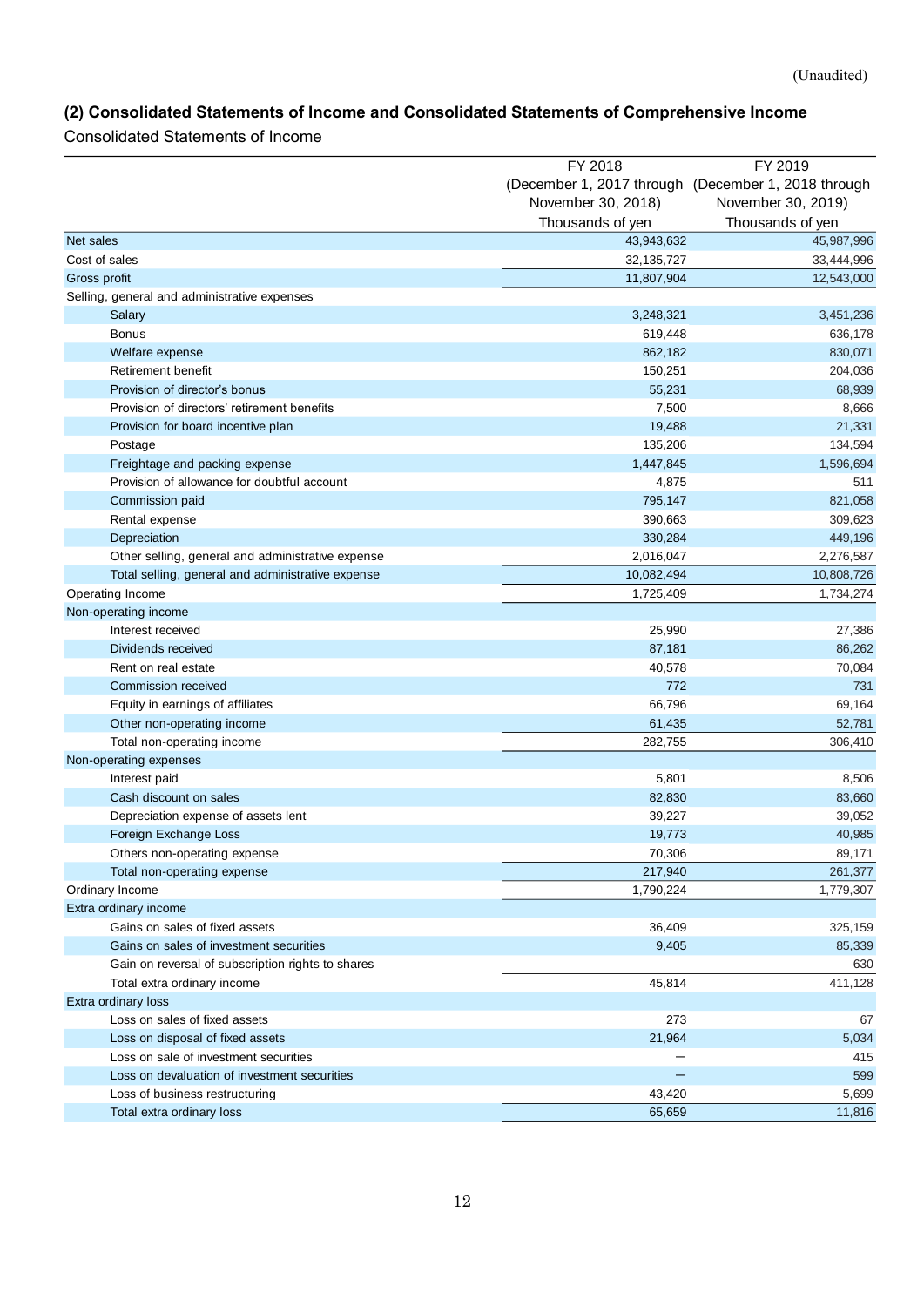|                                                         | FY 2018                                             | FY 2019              |
|---------------------------------------------------------|-----------------------------------------------------|----------------------|
|                                                         | (December 1, 2017 through (December 1, 2018 through |                      |
|                                                         | November 30, 2018)                                  | November 30, 2019)   |
|                                                         | Thousands of yen                                    | Thousands of yen     |
| Net income before taxes and other adjustment            | 1,770,379                                           | 2,178,619            |
| Corporate, inhabitant and business taxes                | 575,466                                             | 840,184              |
| Adjustments to corporate and other taxes                | $\triangle$ 62,440                                  | $\triangle 64,\!504$ |
| Total income taxes                                      | 513,026                                             | 775,679              |
| Income before minority interest                         | 1,257,353                                           | 1,402,940            |
| Profit (loss) attributable to non-controlling interests |                                                     |                      |
| Profit (loss) attributable to owners of parent          | 1,257,353                                           | 1,402,940            |
|                                                         |                                                     |                      |
|                                                         |                                                     |                      |
|                                                         |                                                     |                      |
|                                                         |                                                     |                      |
|                                                         |                                                     |                      |
|                                                         |                                                     |                      |
|                                                         |                                                     |                      |
|                                                         |                                                     |                      |
|                                                         |                                                     |                      |
|                                                         |                                                     |                      |
|                                                         |                                                     |                      |
|                                                         |                                                     |                      |
|                                                         |                                                     |                      |
|                                                         |                                                     |                      |
|                                                         |                                                     |                      |
|                                                         |                                                     |                      |
|                                                         |                                                     |                      |
|                                                         |                                                     |                      |
|                                                         |                                                     |                      |
|                                                         |                                                     |                      |
|                                                         |                                                     |                      |
|                                                         |                                                     |                      |
|                                                         |                                                     |                      |
|                                                         |                                                     |                      |
|                                                         |                                                     |                      |
|                                                         |                                                     |                      |
|                                                         |                                                     |                      |
|                                                         |                                                     |                      |
|                                                         |                                                     |                      |
|                                                         |                                                     |                      |
|                                                         |                                                     |                      |
|                                                         |                                                     |                      |
|                                                         |                                                     |                      |
|                                                         |                                                     |                      |
|                                                         |                                                     |                      |
|                                                         |                                                     |                      |
|                                                         |                                                     |                      |
|                                                         |                                                     |                      |
|                                                         |                                                     |                      |
|                                                         |                                                     |                      |
|                                                         |                                                     |                      |
|                                                         |                                                     |                      |
|                                                         |                                                     |                      |
|                                                         |                                                     |                      |
|                                                         |                                                     |                      |
|                                                         |                                                     |                      |
| $13\,$                                                  |                                                     |                      |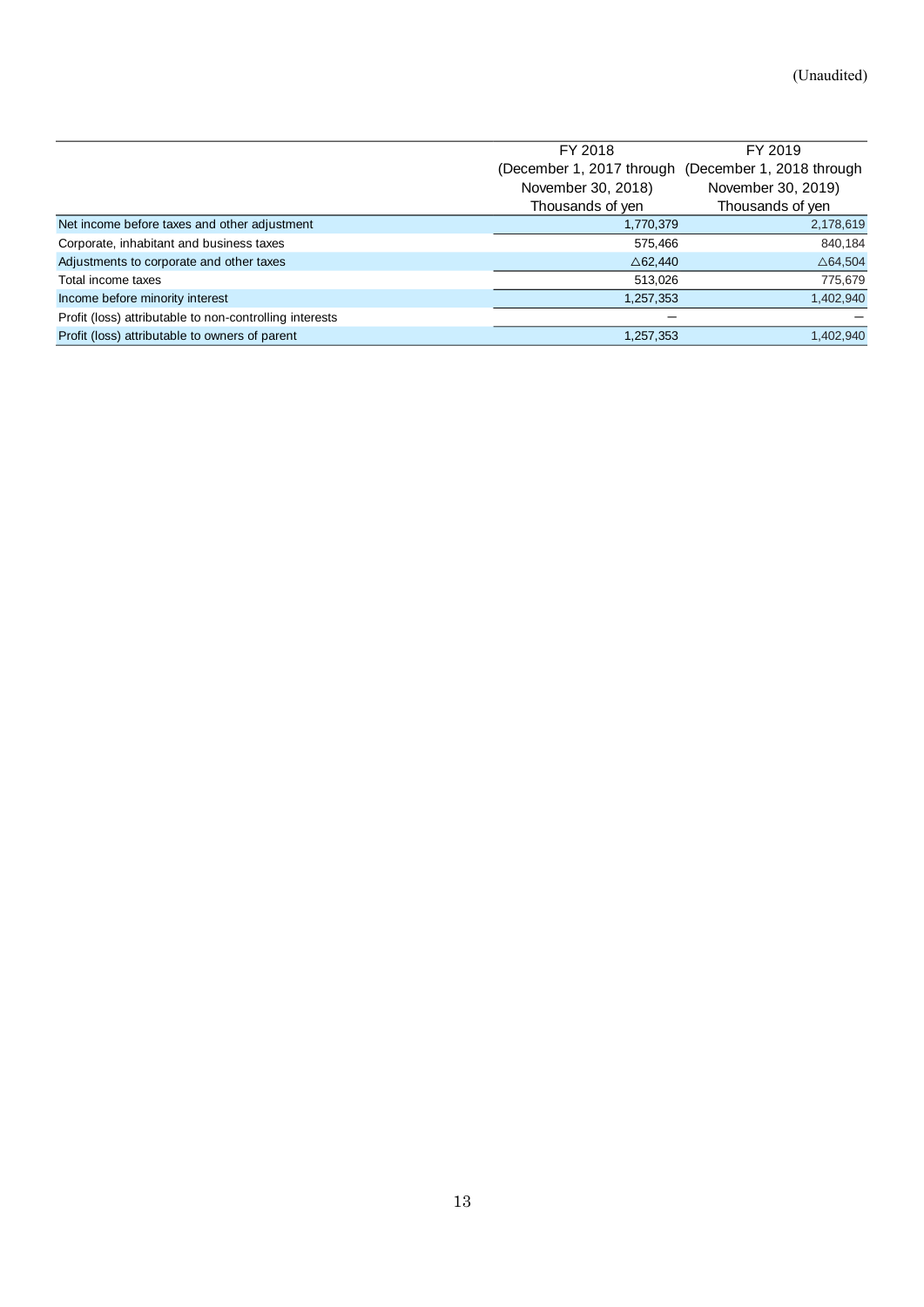## <span id="page-13-0"></span>Consolidated Statements of Comprehensive Income

|                                                             | FY 2018                   | FY 2019                   |
|-------------------------------------------------------------|---------------------------|---------------------------|
|                                                             | (December 1, 2017 through | (December 1, 2018 through |
|                                                             | November 30, 2018)        | November 30, 2019)        |
|                                                             | Thousands of yen          | Thousands of yen          |
| Income before income taxes                                  | 1,257,353                 | 1,402,940                 |
| Other comprehensive income                                  |                           |                           |
| Unrealized gain(loss) on available-for-sale securities      | $\triangle$ 167,322       | $\triangle$ 224,259       |
| Deferred gains or losses on hedges                          | 1,654                     | 495                       |
| Foreign currency translation adjustment                     | 12,885                    | $\triangle$ 632,469       |
| Adjustments to retirement benefit                           | $\triangle$ 40,439        | 42,827                    |
| Equity equivalent to equity method affiliate                |                           | $\Delta 0$                |
| Total other comprehensive income                            | $\triangle$ 193,220       | $\triangle$ 813,406       |
| Comprehensive income                                        | 1,064,132                 | 589,533                   |
| (Breakdown)                                                 |                           |                           |
| Comprehensive income attribute to the parent                | 1,064,132                 | 589,533                   |
| Comprehensive income attribute to the minority shareholders |                           |                           |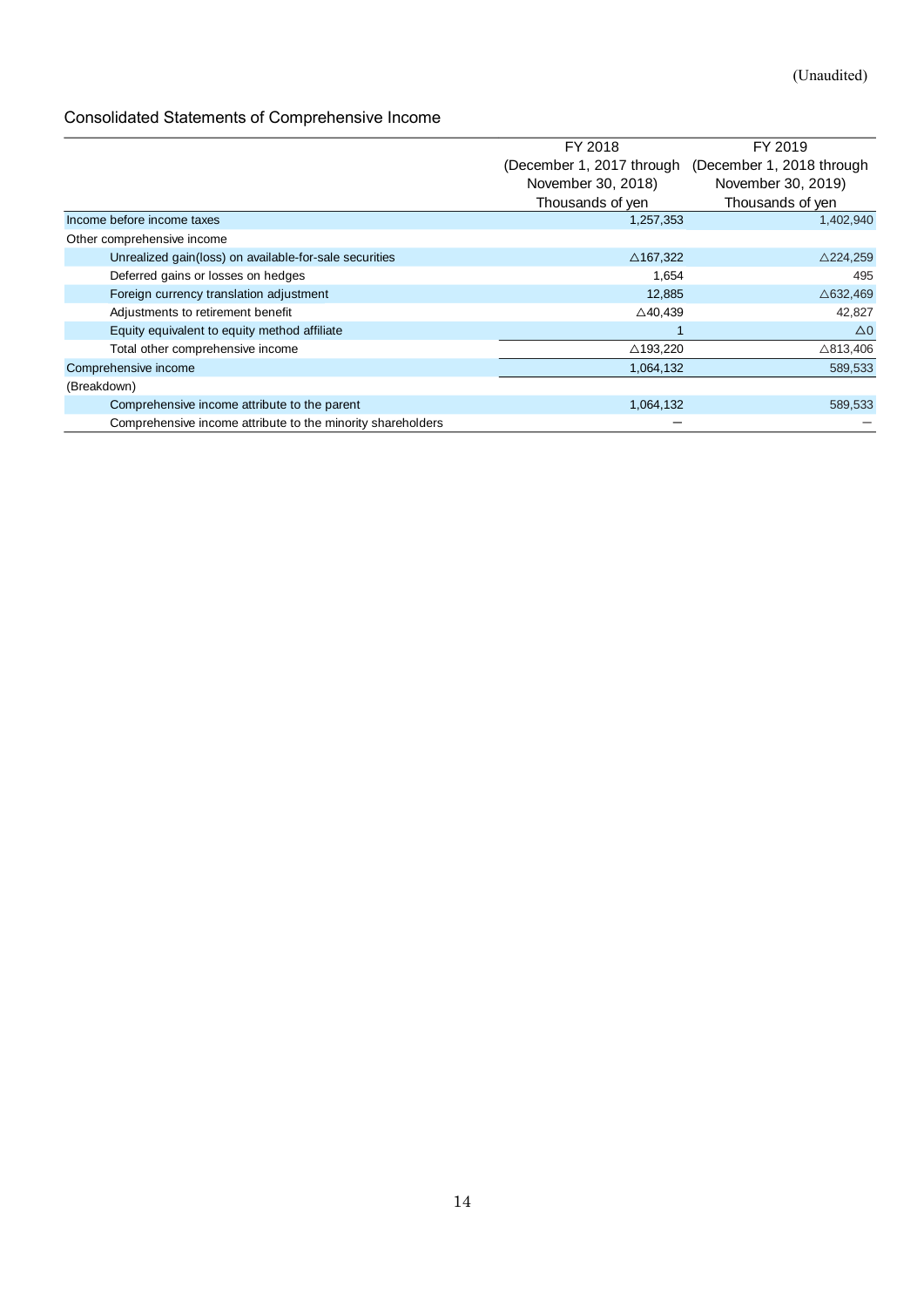## **(3) Consolidated Statements of Changes in Shareholders' Equity**

FY2018 (December 1, 2017, through November 30, 2018)

|                                                                                               | <b>Shareholders' Equity</b> |                    |                      |                       |                               |  |  |
|-----------------------------------------------------------------------------------------------|-----------------------------|--------------------|----------------------|-----------------------|-------------------------------|--|--|
|                                                                                               | Capital stock               | Capital<br>surplus | Retained<br>earnings | Treasury stock        | Total Shareholders'<br>equity |  |  |
| Balance at the beginning of<br>current period                                                 | 3,532,492                   | 3,498,724          | 24,713,167           | $\triangle$ 122,115   | 29,622,267                    |  |  |
| Changes of items during<br>the period                                                         |                             |                    |                      |                       |                               |  |  |
| Dividends from surplus                                                                        |                             |                    | △743,597             |                       | △743,597                      |  |  |
| Profit (loss) attributable<br>to owners of parent                                             |                             |                    | 1,257,353            |                       | 1,257,353                     |  |  |
| Purchase of treasury stock                                                                    |                             |                    |                      |                       |                               |  |  |
| Disposal of treasury stock                                                                    |                             |                    |                      | 3,670                 | 3,670                         |  |  |
| (decrease)<br>Increase<br>resulting<br>amount<br>in<br>change in scope<br>0f<br>consolidation |                             |                    |                      |                       |                               |  |  |
| Reversal of revaluation<br>reserve for land                                                   |                             |                    | 50,257               |                       | 50,257                        |  |  |
| Net changes of items other<br>than shareholders' equity                                       |                             |                    |                      |                       |                               |  |  |
| changes of items<br>Total<br>during the period                                                |                             |                    | 564,012              | 3,670                 | 567,683                       |  |  |
| end of<br>Balance at the<br>current period                                                    | 3,532,492                   | 3,498,724          | 25,277,180           | $\triangle$ 2,118,444 | 30,189,951                    |  |  |

(Thousands of yen)

|                                                                                            | Accumulated other comprehensive income                             |                                             |                                         |                                                  |                                               |                                                          |                        |                                                |                     |
|--------------------------------------------------------------------------------------------|--------------------------------------------------------------------|---------------------------------------------|-----------------------------------------|--------------------------------------------------|-----------------------------------------------|----------------------------------------------------------|------------------------|------------------------------------------------|---------------------|
|                                                                                            | Valuation<br>difference on<br>available-for-<br>sale<br>securities | Deferred<br>gains or<br>losses on<br>hedges | Difference in<br>revaluation of<br>land | Foreign<br>currency<br>translation<br>adjustment | Remeasurements<br>of defined<br>benefit plans | Total<br>accumulated<br>other<br>comprehensive<br>income | <b>Stock</b><br>option | Non-<br>controlling<br>shareholders'<br>equity | Total net<br>asset  |
| Balance at the beginning of<br>current period                                              | 1,577,017                                                          | $\triangle$ 1,203                           | 621,625                                 | 789,883                                          | $\triangle$ 28,110                            | 2,959,211                                                | 33,658                 |                                                | 32,615,138          |
| Changes of items during<br>the period                                                      |                                                                    |                                             |                                         |                                                  |                                               |                                                          |                        |                                                |                     |
| Dividends from surplus                                                                     |                                                                    |                                             |                                         |                                                  |                                               |                                                          |                        |                                                | △743,597            |
| Profit (loss) attributable<br>to owners of parent                                          |                                                                    |                                             |                                         |                                                  |                                               |                                                          |                        |                                                | 1,257,353           |
| Purchase of treasury stock                                                                 |                                                                    |                                             |                                         |                                                  |                                               |                                                          |                        |                                                |                     |
| Disposal of treasury stock                                                                 |                                                                    |                                             |                                         |                                                  |                                               |                                                          |                        |                                                | 3,670               |
| (decrease)<br>Increase<br>resulting<br>in<br>amount<br>change in scope of<br>consolidation |                                                                    |                                             |                                         |                                                  |                                               |                                                          |                        |                                                |                     |
| Reversal of revaluation<br>reserve for land                                                |                                                                    |                                             |                                         |                                                  |                                               |                                                          |                        |                                                | 50,257              |
| Net changes of items other<br>than shareholders' equity                                    | $\triangle$ 167,322                                                | 1,655                                       | $\triangle$ 50,257                      | 12,885                                           | $\triangle$ 40,439                            | $\triangle$ 243,477                                      | 19,868                 |                                                | $\triangle$ 223,609 |
| Total<br>changes of items<br>during the period                                             | $\triangle$ 167,322                                                | 1,655                                       | $\triangle$ 50,257                      | 12,885                                           | $\triangle$ 40,439                            | $\triangle$ 243,477                                      | 19,868                 |                                                | 344,074             |
| Balance at the end of<br>current period                                                    | 1,409,695                                                          | 451                                         | 571,368                                 | 802,769                                          | $\triangle$ 68,550                            | 2,715,733                                                | 53,526                 | ۰                                              | 32,959,212          |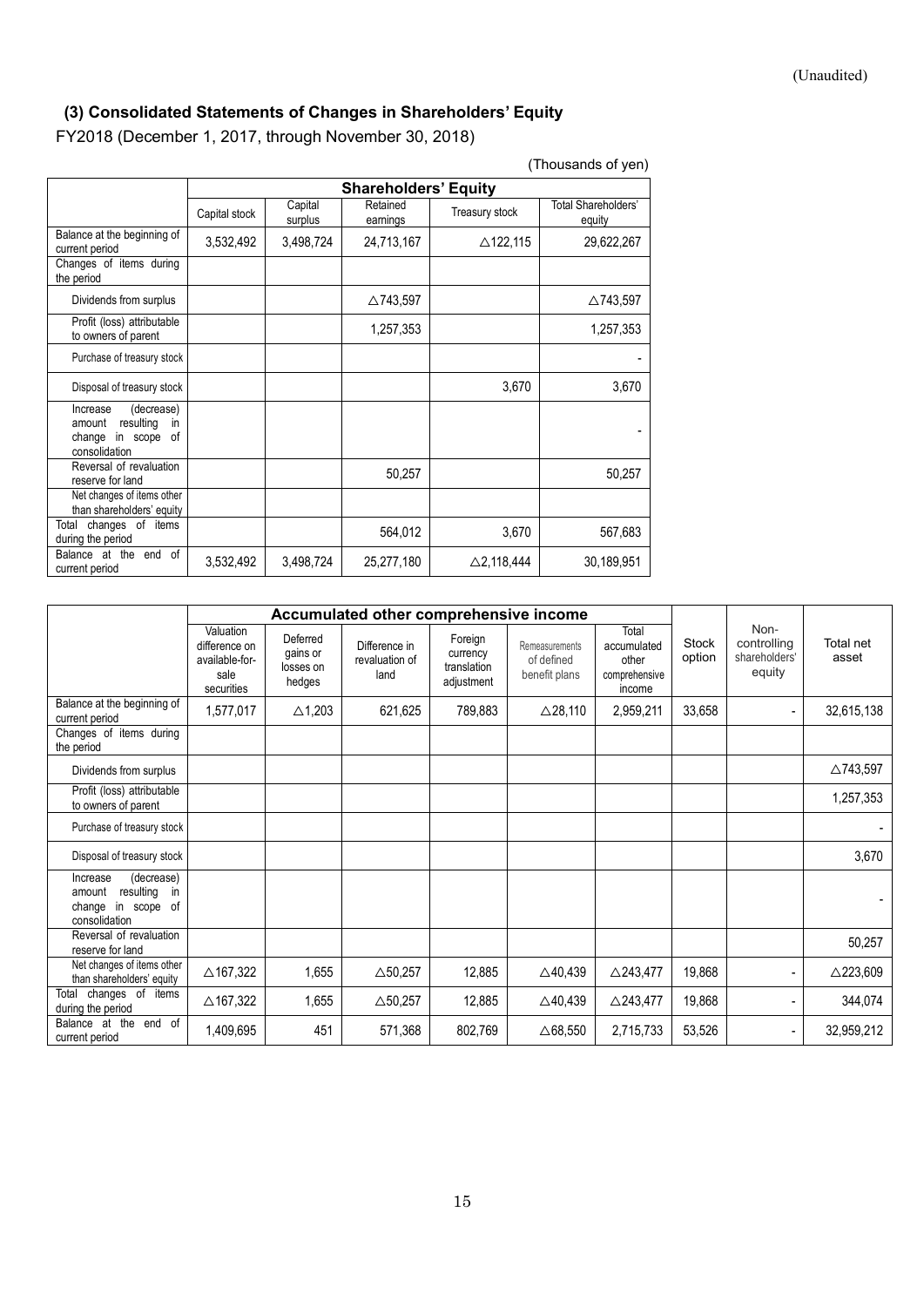#### (Unaudited)

## <span id="page-15-0"></span>FY2019 (December 1, 2018, through November 30, 2019)

|                                                                                                   | <b>Shareholders' Equity</b> |                    |                      |                       |                                   |  |  |  |
|---------------------------------------------------------------------------------------------------|-----------------------------|--------------------|----------------------|-----------------------|-----------------------------------|--|--|--|
|                                                                                                   | Capital stock               | Capital<br>surplus | Retained<br>earnings | Treasury stock        | Total<br>Shareholder<br>s' equity |  |  |  |
| Balance at the beginning of<br>current period                                                     | 3,532,492                   | 3,498,724          | 25,277,180           | $\triangle$ 2,118,444 | 30,189,951                        |  |  |  |
| Changes of items during<br>the period                                                             |                             |                    |                      |                       |                                   |  |  |  |
| Dividends from surplus                                                                            |                             |                    | △713,334             |                       | △713,334                          |  |  |  |
| Profit (loss) attributable<br>to owners of parent                                                 |                             |                    | 1,402,940            |                       | 1,402,940                         |  |  |  |
| Purchase of treasury stock                                                                        |                             |                    |                      | $\triangle$ 151,148   | $\triangle$ 151,148               |  |  |  |
| Disposal of treasury stock                                                                        |                             | 4,519              |                      | 46,897                | 51,416                            |  |  |  |
| (decrease)<br>Increase<br>resulting<br>amount<br>in.<br>0f<br>change<br>in scope<br>consolidation |                             |                    | $\triangle$ 14,350   |                       | $\triangle$ 14,350                |  |  |  |
| Reversal of revaluation<br>reserve for land                                                       |                             |                    | 120,252              |                       | 120,252                           |  |  |  |
| Net changes of items other<br>than shareholders' equity                                           |                             |                    |                      |                       |                                   |  |  |  |
| Total<br>changes of items<br>during the period                                                    |                             | 4,519              | 795,507              | △104,251              | 695,774                           |  |  |  |
| of<br>Balance at the end<br>current period                                                        | 3,532,492                   | 3,503,243          | 26,072,687           | $\triangle$ 2,222,696 | 30,885,726                        |  |  |  |

|                                                                                            | Accumulated other comprehensive income                             |                                             |                                         |                                                  |                                               |                                                          |                        |                                                |                     |
|--------------------------------------------------------------------------------------------|--------------------------------------------------------------------|---------------------------------------------|-----------------------------------------|--------------------------------------------------|-----------------------------------------------|----------------------------------------------------------|------------------------|------------------------------------------------|---------------------|
|                                                                                            | Valuation<br>difference on<br>available-for-<br>sale<br>securities | Deferred<br>gains or<br>losses on<br>hedges | Difference in<br>revaluation of<br>land | Foreign<br>currency<br>translation<br>adjustment | Remeasurements<br>of defined<br>benefit plans | Total<br>accumulated<br>other<br>comprehensive<br>income | <b>Stock</b><br>option | Non-<br>controlling<br>shareholders'<br>equity | Total net<br>asset  |
| Balance at the beginning of<br>current period                                              | 1,409,695                                                          | 451                                         | 571,368                                 | 802,769                                          | $\triangle$ 68,550                            | 2,715,733                                                | 53,526                 |                                                | 32,959,212          |
| Changes of items during<br>the period                                                      |                                                                    |                                             |                                         |                                                  |                                               |                                                          |                        |                                                |                     |
| Dividends from surplus                                                                     |                                                                    |                                             |                                         |                                                  |                                               |                                                          |                        |                                                | △713,334            |
| Profit (loss) attributable<br>to owners of parent                                          |                                                                    |                                             |                                         |                                                  |                                               |                                                          |                        |                                                | 1,402,940           |
| Purchase of treasury stock                                                                 |                                                                    |                                             |                                         |                                                  |                                               |                                                          |                        |                                                | $\triangle$ 151,148 |
| Disposal of treasury stock                                                                 |                                                                    |                                             |                                         |                                                  |                                               |                                                          |                        |                                                | 51,416              |
| (decrease)<br>Increase<br>resulting<br>in<br>amount<br>change in scope of<br>consolidation |                                                                    |                                             |                                         |                                                  |                                               |                                                          |                        |                                                | $\triangle$ 14,350  |
| Reversal of revaluation<br>reserve for land                                                |                                                                    |                                             |                                         |                                                  |                                               |                                                          |                        |                                                | 120,252             |
| Net changes of items other<br>than shareholders' equity                                    | $\triangle$ 224,259                                                | 495                                         | $\triangle$ 120,252                     | $\triangle$ 632,469                              | 42,827                                        | △933,659                                                 | 4,170                  |                                                | $\triangle$ 929,488 |
| changes of<br>items<br>Total<br>during the period                                          | $\triangle$ 224,259                                                | 495                                         | $\triangle$ 120,252                     | $\triangle$ 632,469                              | 42,827                                        | $\triangle$ 933,659                                      | 4,170                  |                                                | $\triangle$ 233,713 |
| Balance at the end of<br>current period                                                    | 1,185,435                                                          | 946                                         | 451,115                                 | 170,300                                          | $\triangle$ 25,723                            | 1,782,074                                                | 57,697                 |                                                | 32,725,498          |

### (Thousands of yen)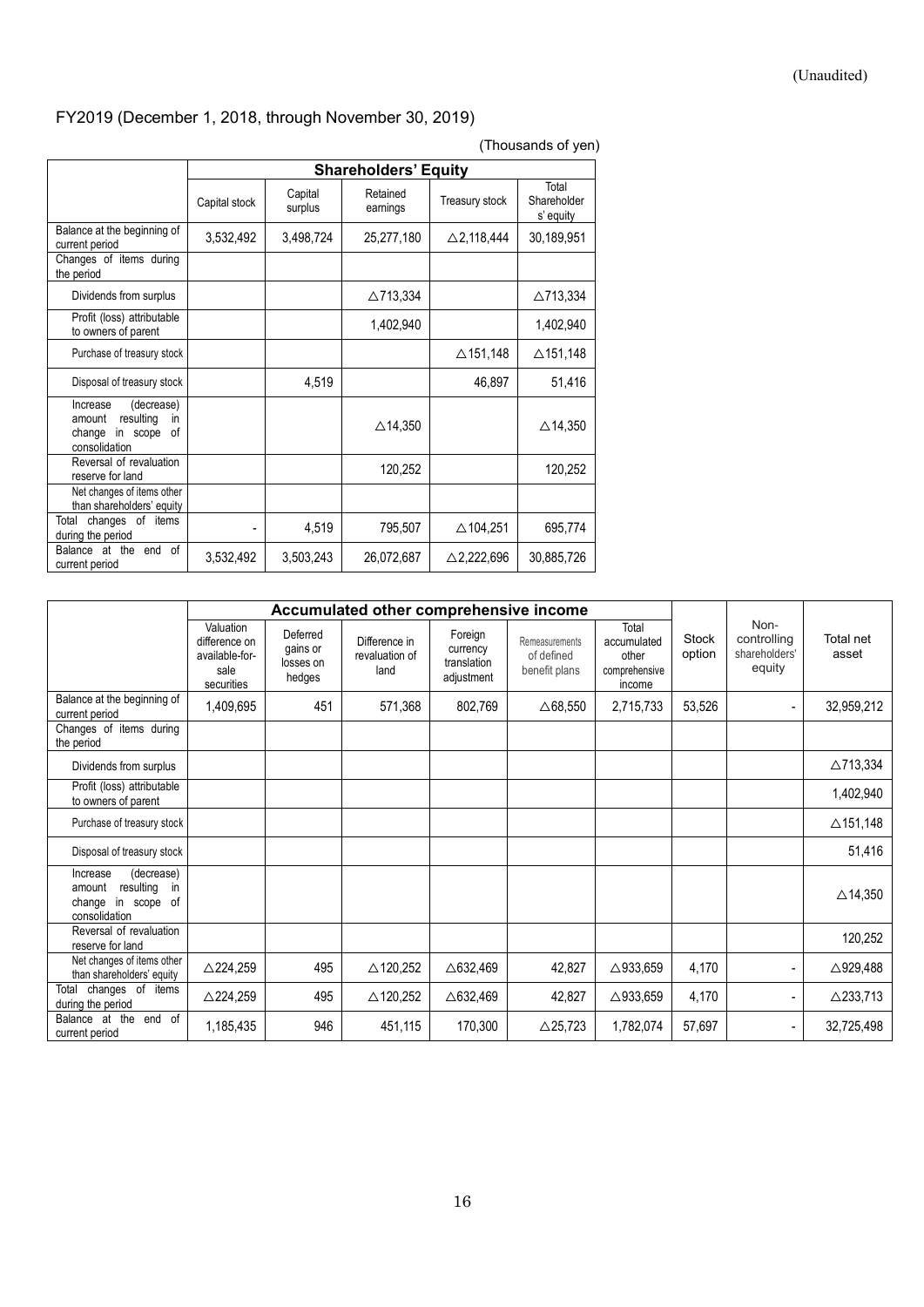## **(4) Consolidated Cash Flows**

|                                                        | FY 2018               | FY 2019             |
|--------------------------------------------------------|-----------------------|---------------------|
|                                                        | (December 1, 2017     | (December 1, 2018   |
|                                                        | through               | through             |
|                                                        | November 30, 2018)    | November 30, 2019)  |
|                                                        | Thousands of yen      | Thousands of yen    |
| Cash flows from operating activities                   |                       |                     |
| Income (loss) before income taxes                      | 1,770,379             | 2,178,619           |
| Depreciation of amortization                           | 714,633               | 860,463             |
| Depreciation of goodwill                               | 208,075               | 240,708             |
| Change in provision for bonus                          | 7,701                 | 7,119               |
| Changes in net defined benefit asset                   | $\triangle$ 9,520     | 26,521              |
| Changes net defined benefit liability                  | $\triangle$ 18,553    | 2,485               |
| Change in reverse for retirement benefits for officers | 7,500                 | 8,666               |
| Changes in reverse for employee stock ownership plan   | 1,739                 | 5,323               |
| Changes in board incentive plan                        | 19,488                | $\triangle$ 14,611  |
| Change in allowance for doubtful accounts              | 1,973                 | $\triangle$ 13,219  |
| Interest income and dividends income                   |                       | △113,649            |
|                                                        | $\triangle$ 113,171   |                     |
| Interest paid                                          | 5,801                 | 8,506               |
| Equity in net income of affiliates                     | $\triangle$ 66,796    | $\triangle$ 69,164  |
| Gain on reversal of subscription rights to shares      |                       | $\triangle$ 630     |
| Gains from sale of fixed assets                        | $\triangle$ 36,135    | $\triangle$ 325,092 |
| Gains from sale of investment securities               | $\triangle$ 9,405     | $\triangle$ 84,924  |
| Gains from valuation of investment securities          |                       | 599                 |
| Loss on retirement of noncurrent assets                | 21,964                | 5,034               |
| Loss of restructuring                                  | 43,420                | 5,699               |
| Change in notes and accounts                           | $\triangle$ 699,692   | 40,883              |
| Change in inventory                                    | $\triangle$ 562,287   | 145,907             |
| Change in account payable                              | 13,713                | 502,316             |
| Others                                                 | 262,508               | 515,858             |
| Subtotal                                               | 1,563,338             | 3,933,423           |
| Proceed from interest and dividends income             | 114,891               | 115,404             |
| Payment of interest                                    | $\triangle$ 5,709     | $\triangle$ 7,628   |
| Payment of corporate tax                               | $\triangle$ 1,045,732 | $\triangle$ 426,914 |
| Net cash(used in) provided by operating activities     | 626,787               | 3,614,285           |
| Cash flows from investing activities                   |                       |                     |
| Decrease in time deposit                               | $\triangle$ 540,206   | $\triangle$ 28,211  |
| Increase in time deposit                               | 1,261,189             | 549,028             |
| Purchase of investment securities                      | △139,863              | $\triangle$ 30,313  |
| Increase of sale for investment securities             | 13,383                | 120,721             |
| Purchase of stocks of affiliates                       | $\triangle$ 101,442   |                     |
| Purchase of tangible fixed assets                      | $\triangle 3,556,622$ | △901,293            |
| Proceeds from sale for tangible fixed assets           | 154,274               | 615,253             |
| Purchase of intangible assets                          | $\triangle$ 69,556    | $\triangle$ 219,228 |
| Proceeds from loans receivable                         | 86,966                | 16,792              |
| Payments of loans receivable                           | $\triangle$ 100,000   | $\triangle$ 3,000   |
| Purchase of investments in subsidiaries resulting      |                       |                     |
| in change in scope of consolidation                    | $\triangle$ 2,154,961 |                     |
| Others                                                 | $\triangle$ 24,580    | $\triangle$ 8,918   |
| Net cash provided by (used in) investing activities    | $\triangle$ 5,171,418 | 110,828             |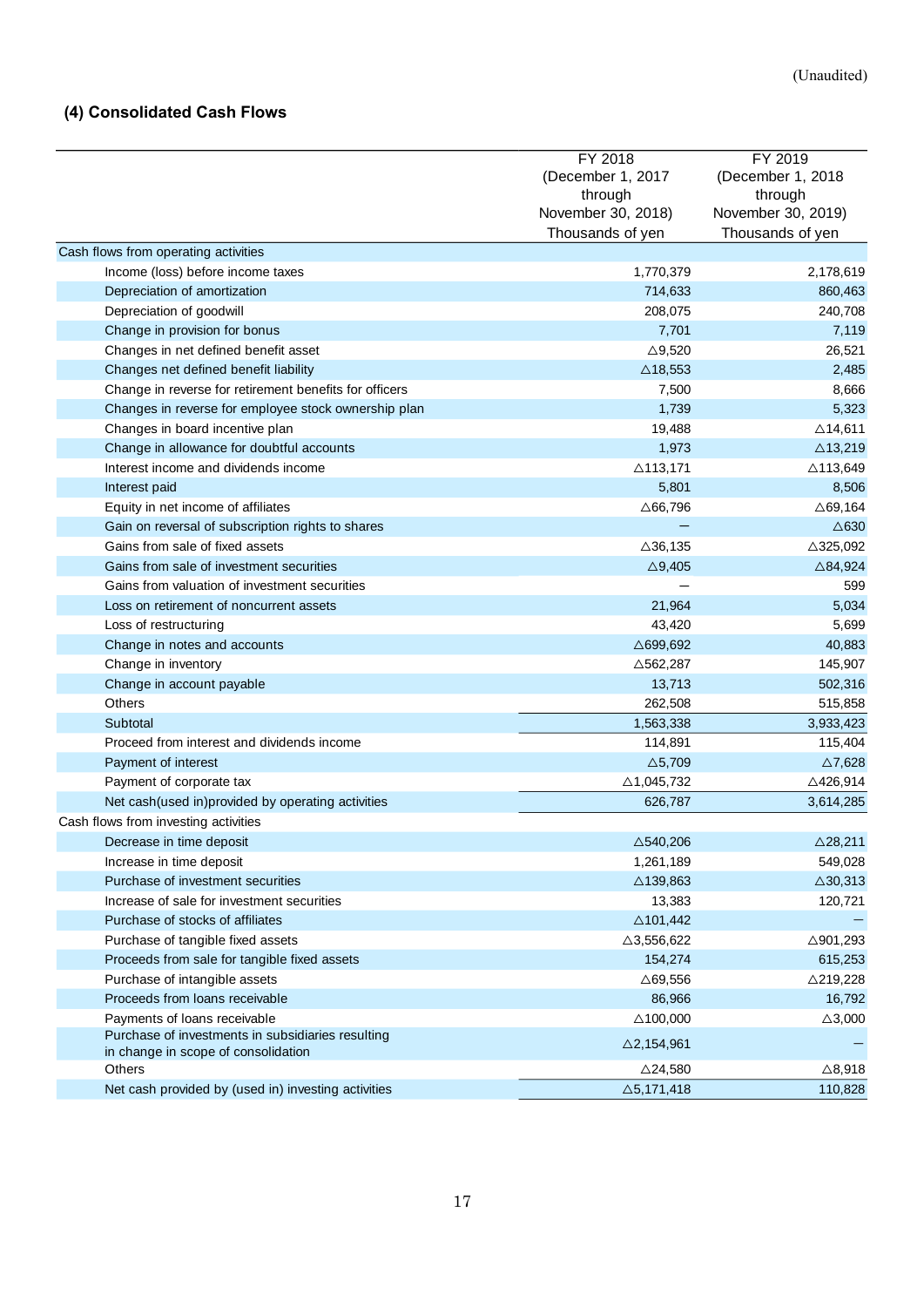<span id="page-17-0"></span>

|                                                                          | FY 2018                   | FY 2019                   |
|--------------------------------------------------------------------------|---------------------------|---------------------------|
|                                                                          | (December 1, 2017 through | (December 1, 2018 through |
|                                                                          | November 30, 2018)        | November 30, 2019)        |
|                                                                          | Thousands of yen          | Thousands of yen          |
| Cash flows from financing avtivities                                     |                           |                           |
| Changes in short-term debt                                               |                           | $\triangle$ 150,000       |
| Repayments of lease obligations                                          | $\triangle$ 82,729        | $\triangle$ 58,009        |
| Proceeds from long-term loans                                            | 4,100,000                 |                           |
| Repayment of long-term loans                                             | $\triangle$ 571,962       | $\triangle$ 1,235,221     |
| Redemption of bonds                                                      | $\triangle 400,000$       | $\triangle$ 400,000       |
| Proceeds from sale from treasury stock                                   | 1,870                     |                           |
| Payments to acquire treasury stock                                       |                           | $\triangle$ 151,148       |
| Proceeds from execution of stock option                                  |                           | 13,221                    |
| Payments of dividends                                                    | △743,597                  | $\triangle$ 713,334       |
| Net cash used in financing activities                                    | 2,303,581                 | $\triangle$ 2,694,493     |
| Effects of exchange rate on cash and cash equivalents                    | $\triangle$ 9,774         | $\triangle$ 146,070       |
| Net increase (decrease) in cash and cash equivalents                     | $\triangle$ 2,250,823     | 884,549                   |
| Cash and cash equivalents at beginning of year                           | 10,776,583                | 8,525,759                 |
| Increase in cash and cash equivalents from newly consolidated subsidiary |                           | 32,021                    |
| Cash and cash equivalents at fiscal year-end                             | 8,525,759                 | 9,442,330                 |
|                                                                          |                           |                           |
|                                                                          |                           |                           |
|                                                                          |                           |                           |
| 18                                                                       |                           |                           |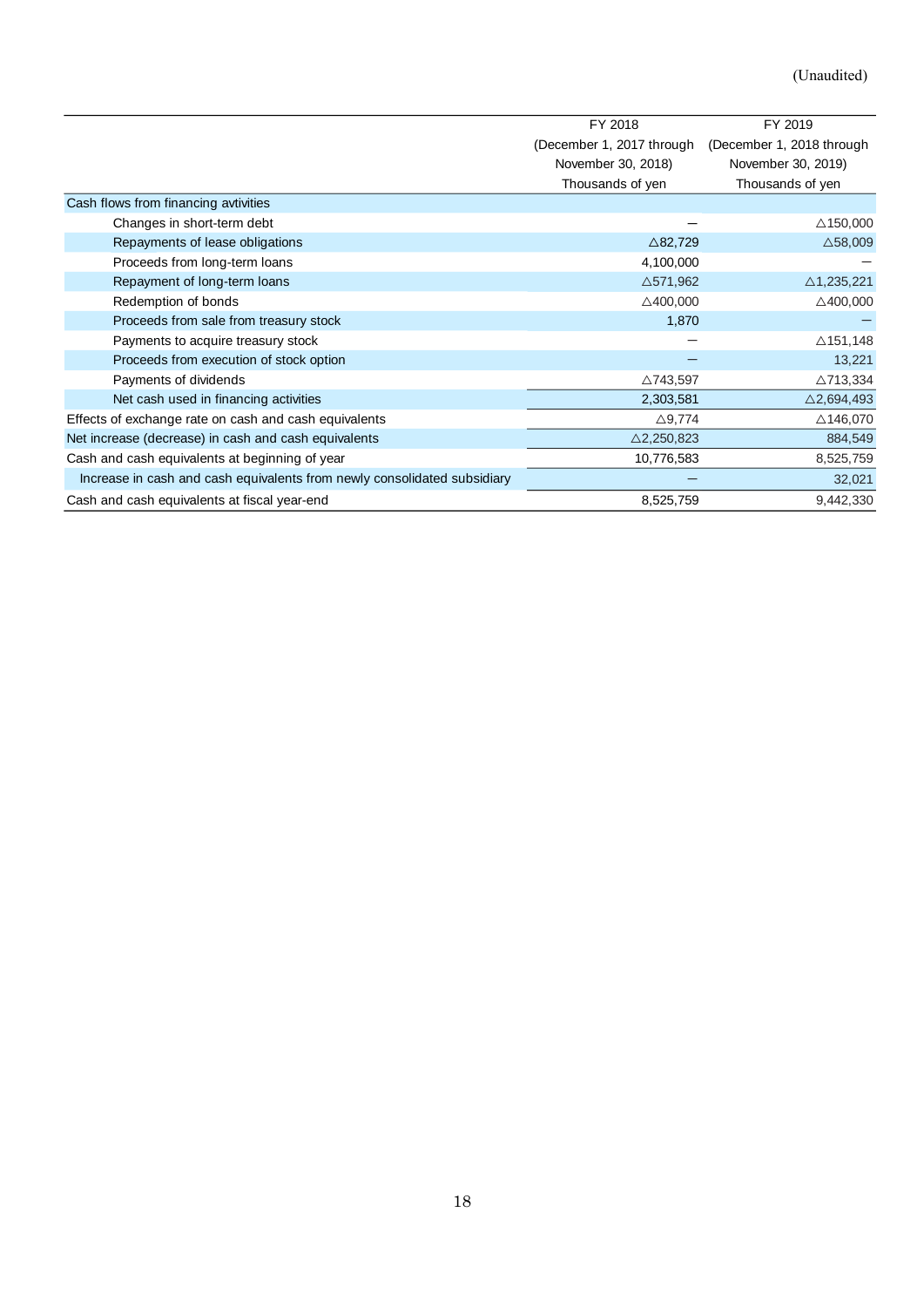### <span id="page-18-2"></span>**(5) Notes regarding Consolidated Financial Statements**

<span id="page-18-0"></span>(Notes on assumption of going concern) Not applicable.

### <span id="page-18-1"></span>**(Changes on indication method)**

Changes due to partial amendments to "Accounting Standard for Tax Effect Accounting."

"Partial Amendments to Accounting Standard for Tax Effect Accounting" (Accounting Standard Board of Japan ("ASBJ") Statement no.28, February 16, 2018), has been implemented from the current fiscal year. Deferred tax assets have been added to the section of investments and other assets, and deferred tax liabilities have been added to the fixed liabilities section.

As a result, the "current assets' deferred tax assets," has decreased 124,068 thousand yen, compared to the previous consolidated fiscal year's consolidated balance sheet. In contrast, " investments and other assets' deferred tax assets" have increased 76,612 thousand yen.

Also, fixed liabilities' deferred tax liabilities, has decreased 47,456 thousand yen.

Moreover, the same taxable entities, deferred tax assets, and deferred tax liabilities are indicated as offset, decreasing the total assets by 47,456 thousand yen, compared to before these changes.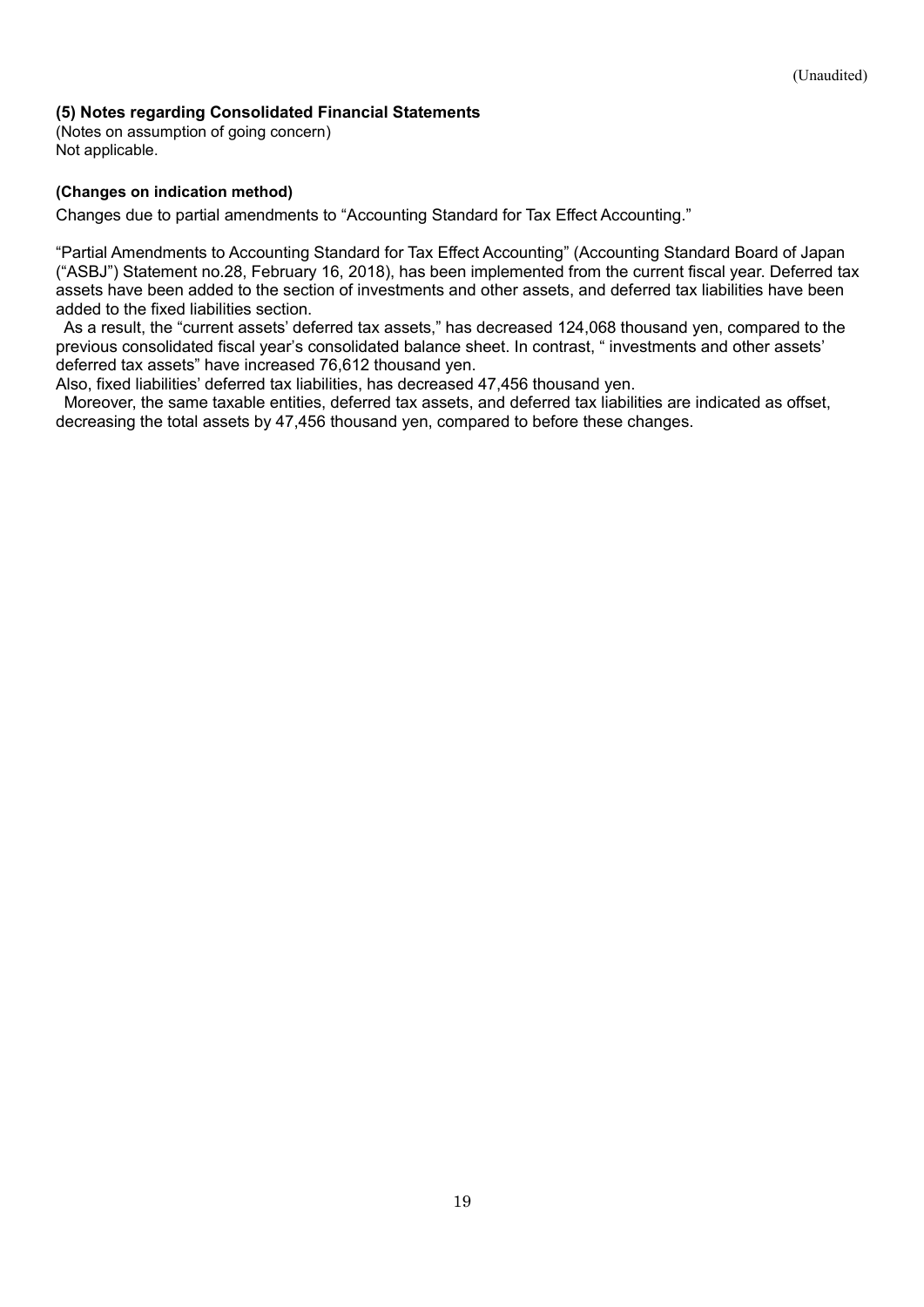(Business Combinations)

(Transactions under common control)

Transition to a holding company structure through a company split

Our company has transitioned to a holding company structure under an absorption-type company split agreement on December 13, 2018, which was concluded on June 1, 2019 with MORITO JAPAN CO., LTD. As a result, as of June 1, 2019, we have transitioned to a holding company structure.

1. Company split overview

(1) Information on departments in question

Manufacturing and selling of apparel components and automotive interior components

- (2) Date of business combination June 1, 2019,
- (3) Legal form of business combination MORITO JAPAN CO., LTD. (100% subsidiary), has become the successor company in this absorption-type split.
- (4) Company name after business combination Split company: MORITO CO., LTD. Successor company: MORITO JAPAN CO., LTD.
- (5) Purpose of company split:

The surrounding environment of our group is in the mid-to-long-term national demand decrease due to population decline in Japan, along with the creation of new and rapidly changing business models, including the usage of new technologies such as IoT (Internet of the Things)・AI (Artificial intelligence). For this reason, as this new business environmental requires, we aim to create value and expand our earnings base globally under our company's management vision of [Create Morito's existence value, Realize "New Morito Group"].

Hereafter, to assure our group's further growth, we concluded the transition to a holding company structure.

Our purposes are as follows,

1) Strengthen the group's management strategic function

The holding company - focus on the management of our entire group and developing management strategies aiming for further expansion in new businesses, including M&A, and striving to maximize the group's company value by distributing the management resources in the best and most effective way.

2) Accelerate decision-making process by clarifying the authorities and responsibilities

By separating the organizations that supervise the group management and business developments,

we aim to accelerate the decision-making process by defining the authorities and responsibilities and strengthen our competitiveness by developing businesses more flexibly.

3) Maximize our group's synergy

With a holding company structure as its core, we aim to maximize our group's synergy by making the best use of our management resources horizontally and effectively.

2.Overview of the implemented accounting process

This transaction was treated under common control based on the "Accounting Standard for Business Combinations" (ASBJ Statement No.21, September 13, 2013) and the Guidance on Accounting Standard for Business Combinations and Accounting Standard for Business Divestitures (ASBJ Guidance No. 10, September 13, 2013).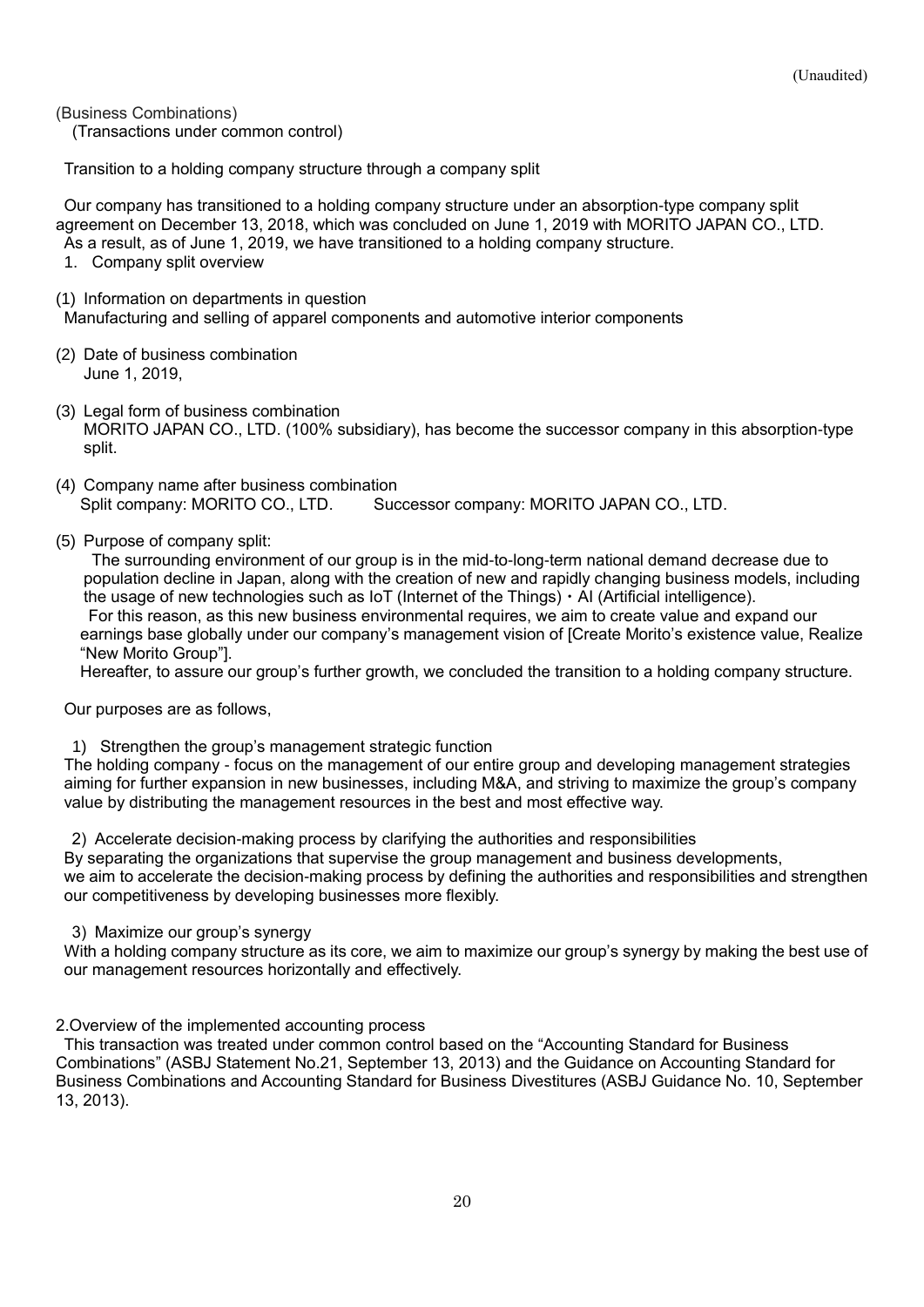### <span id="page-20-0"></span>3.Overview of departments' split

- (1) Content of the departments' split Apparel components and consumer products departments
- (2) Operating results for the split departments fiscal year 2018 (December 1, 2017, through November 30,  $2018$

|                  |                                 | Achievements                        |                        |
|------------------|---------------------------------|-------------------------------------|------------------------|
|                  | Split departments (a)           | (non-consolidated) (b)              | Ratio (a $\div$<br>÷b) |
| <b>Net Sales</b> | million<br>769.<br>3707<br>9£ I | million<br><u>רדד</u><br>.769<br>ŦΖ | 100%                   |

(3) Section and amount for the split assets and liabilities (as of, June 1, 2019)

| Assets         |                   | Liabilities    |                  |  |
|----------------|-------------------|----------------|------------------|--|
| Section        | Carrying amount   | Section        | Carrying amount  |  |
| Current assets |                   | Current assets |                  |  |
|                | ¥11,325 million   |                | ¥3,679 million   |  |
| Fixed assets   | ¥809 million      | Fixed assets   | ¥694 million     |  |
| Total          | $412,134$ million | Total          | $44,373$ million |  |

(4) Conditions after the split (as of, June 1, 2019)

|                               | Split company               | Successor company                   |
|-------------------------------|-----------------------------|-------------------------------------|
| $(1)$ Name                    | MORITO CO., LTD,            | MORITO JAPAN CO., LTD               |
| (2) Address                   | 4-2-4, MINAMI HOMMACHI,     | 4-2-4, MINAMI HOMMACHI,             |
|                               | CHUO-KU, OSAKA 541-0054     | CHUO-KU, OSAKA 541-0054             |
|                               | <b>JAPAN</b>                | <b>JAPAN</b>                        |
| (3) Representative's name and | Representative Director and | Representative Director and         |
| position                      | President Takaki Ichitsubo  | President Masato Kimoto             |
| (4) Business content          | Integrated management and   | Manufacturing and selling of        |
|                               | group's strategy planning   | apparel components, automotive      |
|                               |                             | interior components and other parts |
| (5) Capital                   | ¥3,532 million              | ¥310 million                        |
| (6) Fiscal period             | November 30th               | November 30th                       |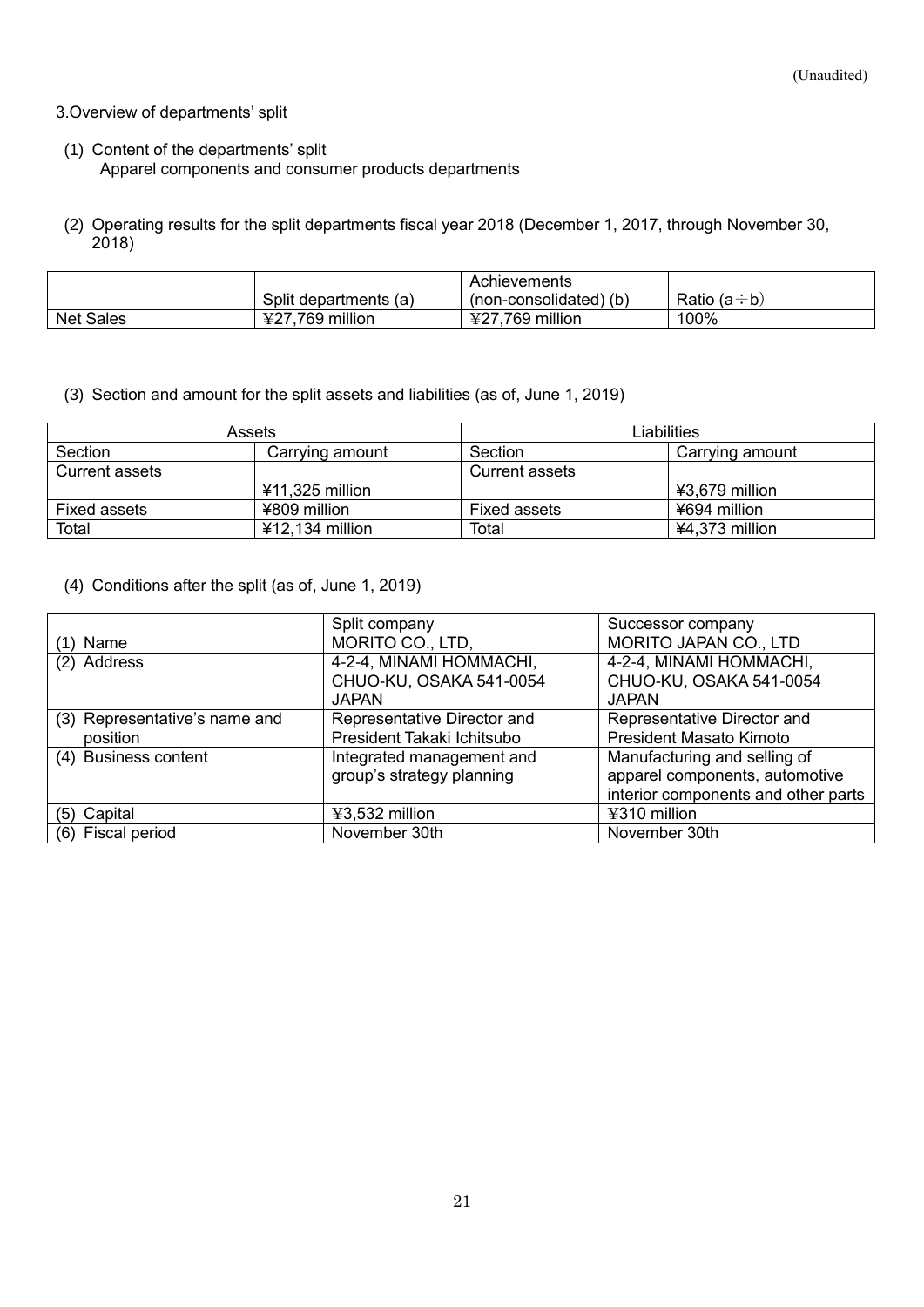### (Segment Information)

1. Fiscal year 2018 (December 1, 2017, through November 30, 2018)

The information on net sales, income or loss, assets, and other items by reportable segment

| (Thousands of yen)                |                    |           |           |            |                       |              |
|-----------------------------------|--------------------|-----------|-----------|------------|-----------------------|--------------|
|                                   | Reportable Segment |           |           |            |                       | Consolidated |
|                                   |                    |           |           |            | Adjustment            | Statement    |
|                                   | Japan              | Asia      | EU and US | Total      | (Note 1,3)            | Amount       |
|                                   |                    |           |           |            |                       | (Note 2)     |
| <b>Net Sales</b>                  |                    |           |           |            |                       |              |
| Sales to external customers       | 31,326,136         | 6,484,696 | 6,132,799 | 43,943,632 |                       | 43,943,632   |
| Inter segment sales and transfer  | 2,515,242          | 3,345,322 | 36,064    | 5,896,629  | $\triangle$ 5,896,629 |              |
| Total                             | 33,841,378         | 9,830,018 | 6,168,864 | 49,840,262 | $\triangle$ 5,896,629 | 43,943,632   |
| Segment income                    | 1,361,395          | 469,331   | 305,800   | 2,136,527  | △411,117              | 1,725,409    |
| Segment asset                     | 35,523,056         | 6,837,501 | 7,227,915 | 49,588,473 | $\triangle$ 1,529,090 | 48,059,383   |
| Other                             |                    |           |           |            |                       |              |
| Depreciation                      | 400,713            | 144,851   | 169,067   | 714,633    |                       | 714,633      |
| Increase in tangible fixed assets | 3,464,358          | 200,988   | 73,363    | 3,738,710  |                       | 3,738,710    |

(Notes)

1. Adjustment of △411,117 thousand yen includes △277,815 thousand yen corporate expenses that are not distributed to each reportable segment and others  $\triangle$ 133,302 thousand yen.

2. The amounts for income or losses in the reportable segments were subsequently adjusted with the amount of operating income on the consolidated profit and loss statement.

3. The adjustment for segment asset includes the elimination of intersegment transaction  $\triangle$ 9,925,250 thousand yen and corporate asset 8,396,160 thousand yen that have not been distributed to reportable segment. Corporate assets consist mainly of assets not belonging to a specific segment (cash and cash equivalent and investments in securities) and assets related to administrative operations.

### 2. Fiscal Year 2019(December 1, 2018, through November 30, 201)

(1) The information on net sales, income or loss, assets, and other items by reportable segment

|                                   |                    |            |            |            |                       | Thousands of yen) |
|-----------------------------------|--------------------|------------|------------|------------|-----------------------|-------------------|
|                                   | Reportable Segment |            |            |            |                       | Consolidated      |
|                                   |                    |            | Europe     |            | Adjustment            | Statement         |
|                                   | Japan              | Asia       | and the    | Total      | (Note 1,3)            | Amount            |
|                                   |                    |            | <b>USA</b> |            |                       | (Note 2)          |
| <b>Net Sales</b>                  |                    |            |            |            |                       |                   |
| Sales to external customers       | 33,262,134         | 6,963,361  | 5,762,501  | 45,987,996 |                       | 45,987,996        |
| Inter segment sales and transfer  | 2,364,981          | 3,070,111  | 31,396     | 5,466,489  | $\triangle$ 5,466,489 |                   |
| Total                             | 35,627,115         | 10,033,473 | 5,793,897  | 51,454,486 | $\triangle$ 5,466,489 | 45,987,996        |
| Segment income                    | 1,509,267          | 524,407    | 13,173     | 2,046,848  | $\triangle$ 312,574   | 1,734,274         |
| Segment asset                     | 32,734,371         | 6,874,226  | 6,319,317  | 45,927,914 | 1,257,747             | 47,185,662        |
| Other                             |                    |            |            |            |                       |                   |
| Depreciation                      | 541,001            | 169,539    | 149,923    | 860,463    |                       | 860,463           |
| Increase in tangible fixed assets | 482,649            | 208,675    | 277,493    | 968,818    |                       | 968,818           |

(Notes)

1. Adjustment of △312,574 thousand yen includes △298,112 thousand yen corporate expenses that are not distributed to each reportable segment and other  $\triangle$ 14,461 thousand yen.

2. The amounts for income or losses in the reportable segments were subsequently adjusted with the amount of operating income on the consolidated profit and loss statement.

3. The adjustment for segment assets includes the elimination of intersegment transactions  $\triangle 8,820,399$ thousand yen and corporate asset 10,078,147 thousand yen that have not been distributed to reportable segment. Corporate assets consist mainly of financial assets the holding company possesses (cash and cash equivalent and investments in securities).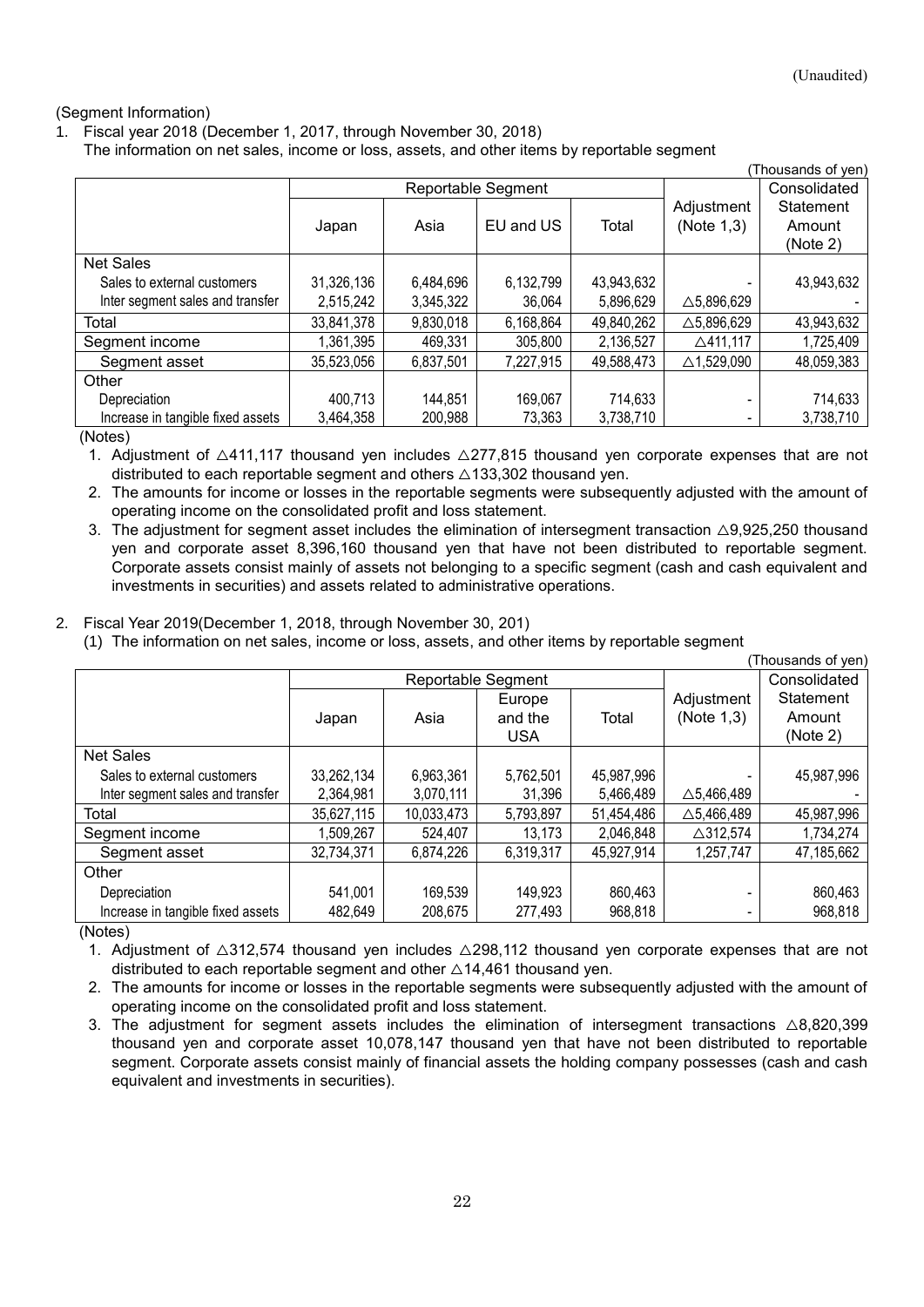(2) Reportable segments changes

(Changes regarding the measuring method of the reportable segments' profits or losses)

Due to the transition to a holding company structure, from this consolidated fiscal year, the company's cost allocation bases have changed.

Mainly, the group's management costs generated by the holding company is not allocated to each reporting segment and is indicated as the total company's cost.

Due to these changes, compared to the original method, the [JAPAN] segment profits have decreased 52,881 thousand yen, and the adjusted segment profits have increased 52,881 thousand yen.

#### <span id="page-22-0"></span>(Per share data)

|                              | FY2018                     | FY2019                     |  |
|------------------------------|----------------------------|----------------------------|--|
| Item                         | (December 1, 2017, through | (December 1, 2018, through |  |
|                              | November 30, 2018)         | November 30, 2019)         |  |
| Net assets per share         | 1,196.17<br>ven            | 1,193.13 yen               |  |
| Net income per share         | 45.71<br>ven               | 51.17<br>ven               |  |
| Diluted net income per share | 45.62<br>ven               |                            |  |

(Notes)

1. No statement is made of the amount of current net profit per share after adjusting for residual stocks because there were no residual stocks that had a dilution effect.

The amount of treasury stock to calculate the net assets per share and the weighted-average number of common shares to calculate net income per share and net income per share after adjustment for dilutive securities included the company's shares owned by Trust & Custody Services Bank, Ltd (for J-ESOP, FY2018, 377 thousand shares, FY2019, 376 thousand shares), and The Master Trust Bank Of Japan, LTD ( for BIP, FY2018, 173 thousand shares, FY2019, 153 thousand shares).

2. In this consolidated fiscal year, there were no diluted stocks. Therefore there is no entry in the diluted net income per share adjusted section.

#### (Notes)The basis for calculating

1. Net assets per share

| Item                                                                                 | FY2018                    | FY2019                    |  |
|--------------------------------------------------------------------------------------|---------------------------|---------------------------|--|
|                                                                                      | (As of November 30, 2018) | (As of November 30, 2019) |  |
| The total net assets in the consolidated balance<br>sheet (Thousands of yen)         | 32,959,212                | 32,725,498                |  |
| Deducted<br>total<br>amount<br>from<br>asset<br>net<br>(Thousands of yen)            | 53,526                    | 57,697                    |  |
| (Stock Option (Thousands of yen))                                                    | (53, 526)                 | (57,697)                  |  |
| (Non-controlling interests (Thousands of yen))                                       |                           |                           |  |
| The net assets associated with common stock<br>(Thousands of yen)                    | 32,905,685                | 32,667,801                |  |
| Number of issued stock (Thousand shares)                                             | 30,800                    | 30,800                    |  |
| Number of treasury stock (Thousand shares)                                           | 3,290                     | 3,420                     |  |
| Number of common stock for calculating the net<br>assets per share (Thousand shares) | 27,509                    | 27,379                    |  |

(Note)

The amount of treasury stock of common stock to calculate the net asset per share is included the stock of Trust & Custody Services Bank, Ltd. and Master Trust Bank Of Japan, LTD owned.